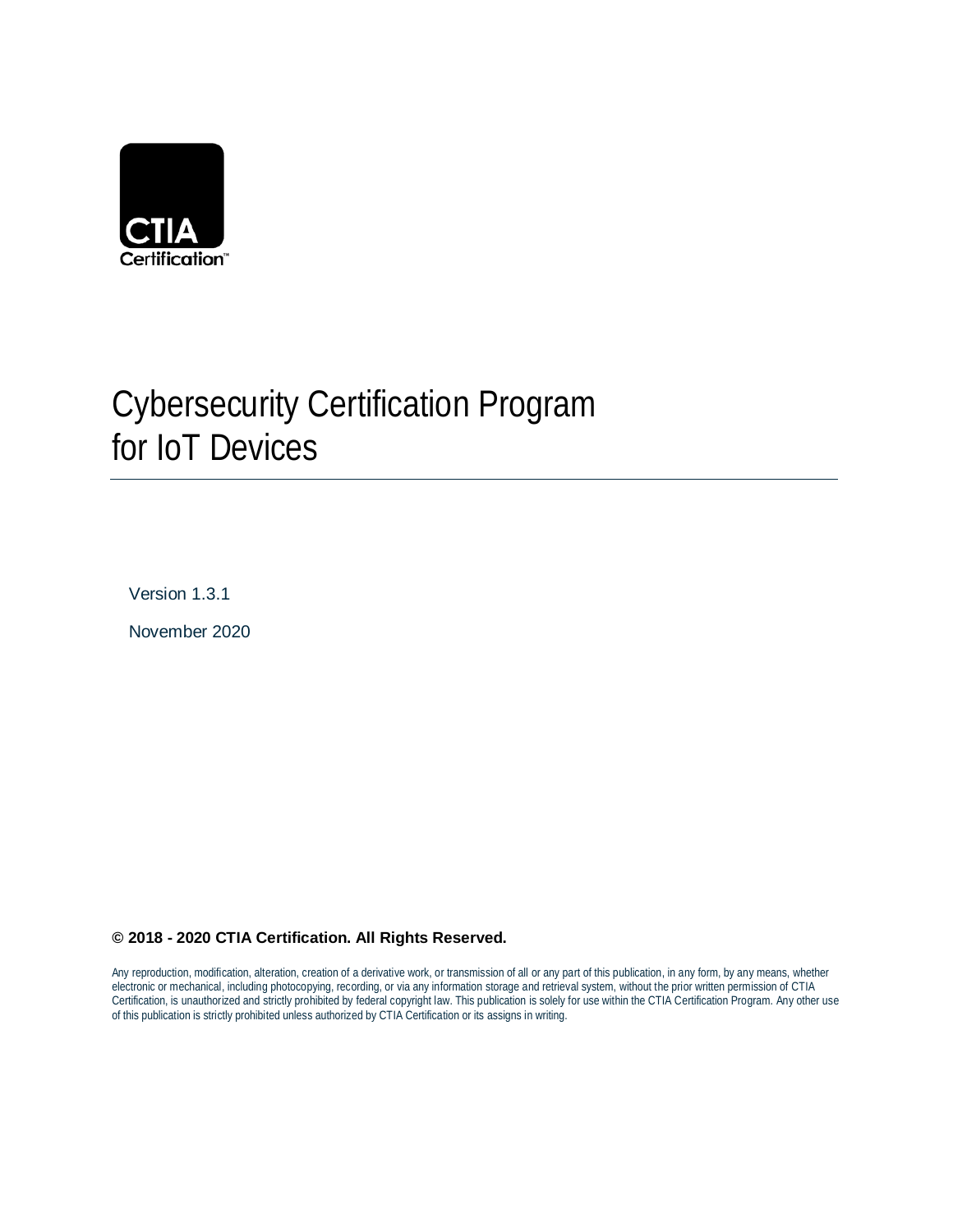CTIA Certification LLC 1400 16th Street, NW Suite 600 Washington, DC 20036

1.202.785.0081

[programs@ctiacertification.org](mailto:programs@ctiacertification.org)

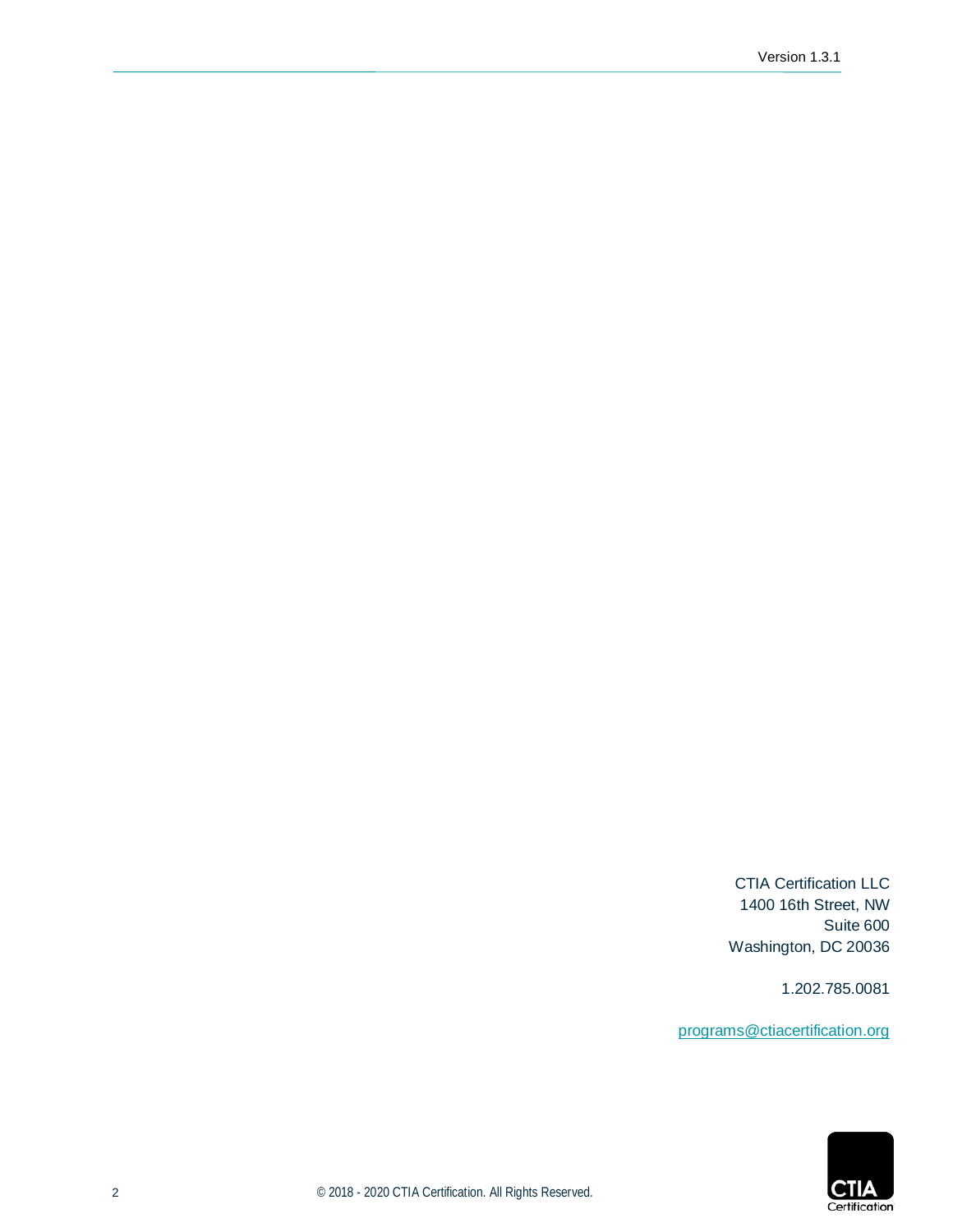# **Table of Contents**

| 1     |                                                                          |      |
|-------|--------------------------------------------------------------------------|------|
| 1.1   |                                                                          |      |
| 1.2   |                                                                          |      |
| 1.2.1 |                                                                          |      |
| 1.2.2 |                                                                          |      |
| 1.2.3 |                                                                          |      |
| 1.3   |                                                                          |      |
| 1.4   |                                                                          |      |
| 2     |                                                                          |      |
| 2.1   |                                                                          |      |
| 2.2   | Use of the CTIA Cybersecurity Certification Test Plan for IoT Devices 10 |      |
| 2.3   |                                                                          |      |
| 2.4   |                                                                          |      |
| 2.5   |                                                                          |      |
| 2.6   |                                                                          |      |
| 2.7   |                                                                          |      |
| 3     |                                                                          |      |
| 3.1   |                                                                          |      |
| 3.2   |                                                                          |      |
| 3.2.1 |                                                                          |      |
| 3.2.2 |                                                                          |      |
| 3.3   |                                                                          |      |
| 3.4   |                                                                          |      |
| 3.5   |                                                                          |      |
| 3.6   |                                                                          |      |
| 4     |                                                                          | . 17 |
| 4.1   |                                                                          |      |
| 4.2   |                                                                          |      |
| 4.2.1 |                                                                          |      |
| 4.2.2 |                                                                          |      |
| 4.3   |                                                                          |      |
| 4.4   |                                                                          |      |
| 4.5   |                                                                          |      |
| 4.6   |                                                                          |      |
| 4.7   |                                                                          |      |
| 4.8   |                                                                          |      |

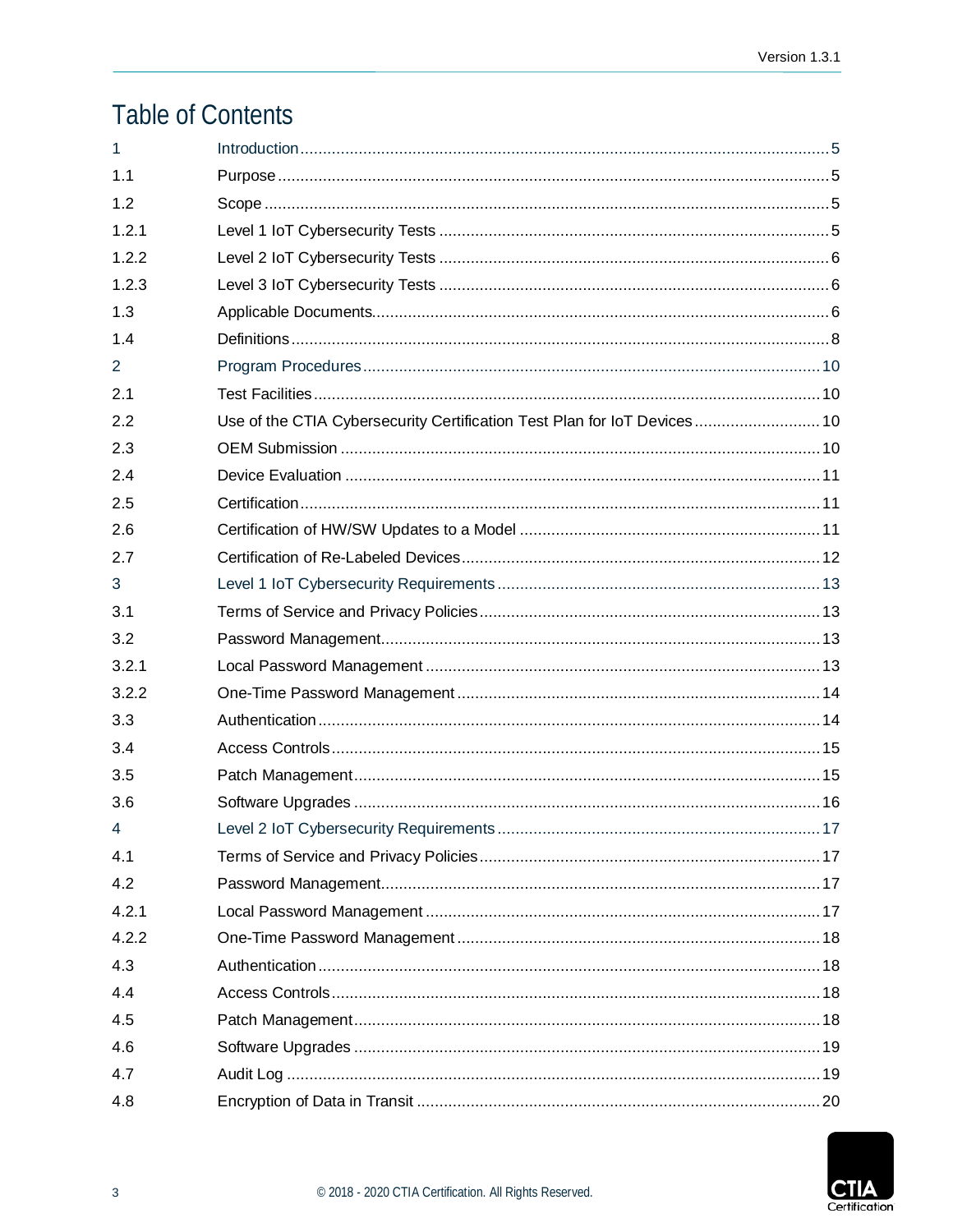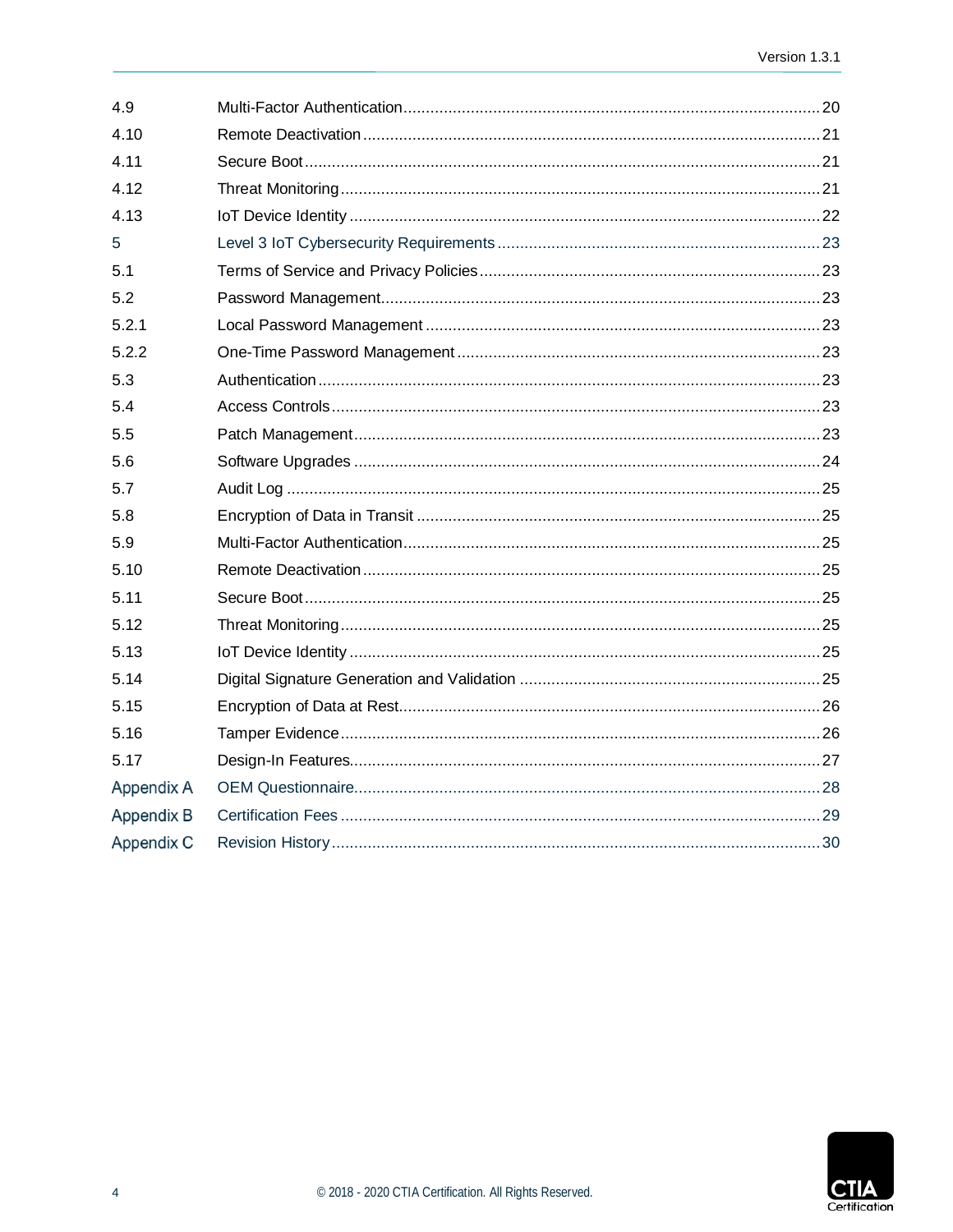## <span id="page-4-0"></span>**1 Introduction**

## <span id="page-4-1"></span>**1.1 Purpose**

This document defines the CTIA Certification Program requirements for Cybersecurity Certification of managed Internet of Things (IoT) devices. For the purpose of this document, an IoT device contains an IoT application layer that provides identity and authentication functionality and at least one communications module supporting 5G, 4G LTE Wi-Fi®.

## <span id="page-4-2"></span>**1.2 Scope**

This document includes the requirements and processes of the CTIA Cybersecurity Certification Program ("Program") for IoT devices. An IoT device connects to at least one network to exchange data with other devices, vehicles, home appliances, infrastructure elements, etc. The device might include hardware, software, sensors, actuators and network connectivity. Tests are defined in the CTIA Cybersecurity Certification Test Plan for IoT Devices ("Test Plan") [\[1\].](#page-5-3)

While the Program covers a wide range of requirements, network operators may require compliance with additional specifications and tests to satisfy their unique security requirements. It is highly recommended to understand the target operator's security requirements prior to seeking certification.

The Program is defined in three levels. The first level identifies core IoT device security features; and the second and third levels identify security elements of increasing device complexity, sophistication and manageability.

Testing assumes that the device provides an execution environment for IoT applications that makes use of the 5G or 4G LTE communications module and/or the Wi-Fi communications module. If the IoT application is not associated with at least one of these communications modules, then the device architecture is out of scope of this document. If the IoT application supports more than one of these communications modules, then tests that involve network communications shall be tested with each supported communications module to ensure the same security features are available for all network environments.

Many different mechanisms may be used to achieve the security goals. The IoT device manufacturer (OEM) may select the mechanisms that are deemed most relevant for the intended market. One of the goals of this document is to make sure the widest adopted standards are used to ensure compatibility across cybersecurity systems. The Test Plan [\[1\]](#page-5-3) mandates a number of standards: AES key size standards, end-to-end encryption standards, syslog standards, etc. These are intended to allow for a baseline of security standards that are compatible with most systems.

This document assumes minimum support for encryption based on AES with a 128-bit key. Support for this algorithm and key size by all devices provides an interoperable cryptographic capability; however, devices may also support other algorithms and key sizes that provide the same or more cryptographic security.

## <span id="page-4-3"></span>1.2.1 Level 1 IoT Cybersecurity Tests

The Level 1 IoT security features are:

Terms of Service and Privacy Policies – Device Terms of Service and privacy policy are readily available. The Terms of Service cover "end of life" for the device.

Password Management – Device supports local password management and one-time password management

Authentication – Device supports user authentication.

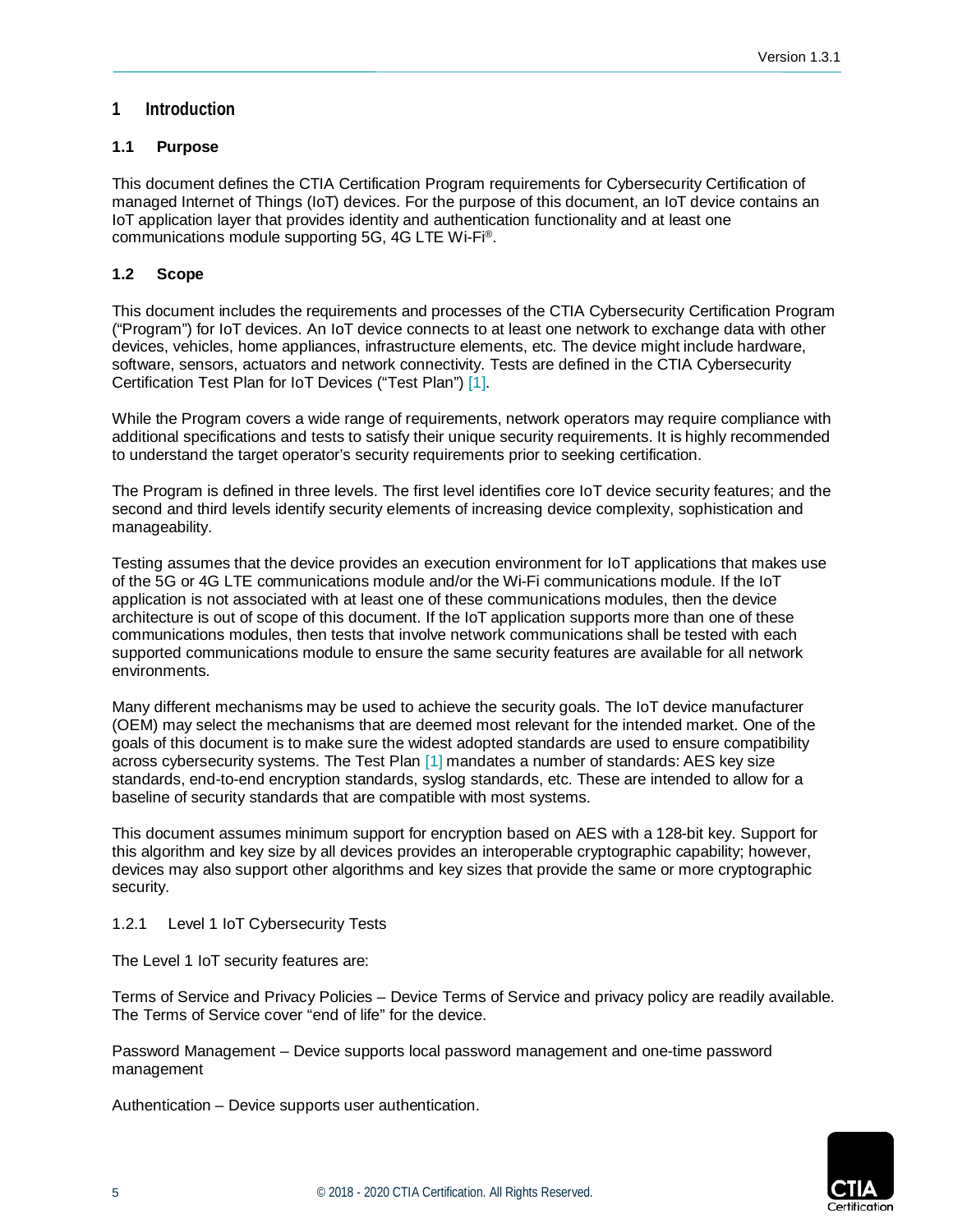Access Controls – Device enforces role-based access control.

Patch Management – Device supports automatic and manual installation of patches from an authorized source.

<span id="page-5-0"></span>Software Upgrades – Device supports manual installation software upgrades from an authorized source.

1.2.2 Level 2 IoT Cybersecurity Tests

The Level 2 IoT security features expand on the Level 1 IoT security features and add:

Audit Log – Device supports the gathering audit log events and reporting them to an EMS using IPsec, SSH, TLS, or DTLS for encryption and integrity protection.

Encryption of Data in Transit – Device supports encrypted communications using IPsec, SSH, TLS or DTLS.

Multi-Factor Authentication – Device supports multiple authentication factors.

Remote Deactivation – Device can be remotely deactivated by the EMS.

Secure Boot – Device supports a secure boot process to protect its hardware (e.g., UEFI).

Threat Monitoring – Device supports logging of anomalous or malicious activity based on configured polices and rules.

<span id="page-5-1"></span>IoT Device Identity – Device provides an IoT Device Type and a globally unique IoT Device Identity.

1.2.3 Level 3 IoT Cybersecurity Tests

The Level 3 IoT security features expand on the Level 1 and Level 2 IoT security features and add:

Encryption of Data at Rest– Device supports an effective mechanism for encrypting data stored on the device.

Digital Signature Generation and Validation – Device supports generation and validation of digital signatures.

Tamper Evidence – Device has the ability to alert a monitoring system when it is physically opened.

Design-In Features – Device includes features to fail secure, provide boundary security, and ensure function isolation.

#### <span id="page-5-2"></span>**1.3 Applicable Documents**

<span id="page-5-4"></span><span id="page-5-3"></span>The following documents are referenced in this document. Unless otherwise specified, the latest released version shall be used:

- [1] *Cybersecurity Certification Test Plan for IoT Devices*, CTIA Certification
- [2] RFC 5652
- <span id="page-5-5"></span>[3] RFC 5751
- <span id="page-5-6"></span>[4] NIST SP 800-53 Rev 4
- <span id="page-5-7"></span>[5] NIST SP 800-63B Authentication and Lifecycle Management
- <span id="page-5-8"></span>[6] Council on CyberSecurity (CCS) Critical Security Controls (CSC)
- <span id="page-5-9"></span>[7] NIST SP 800-40 Rev 3

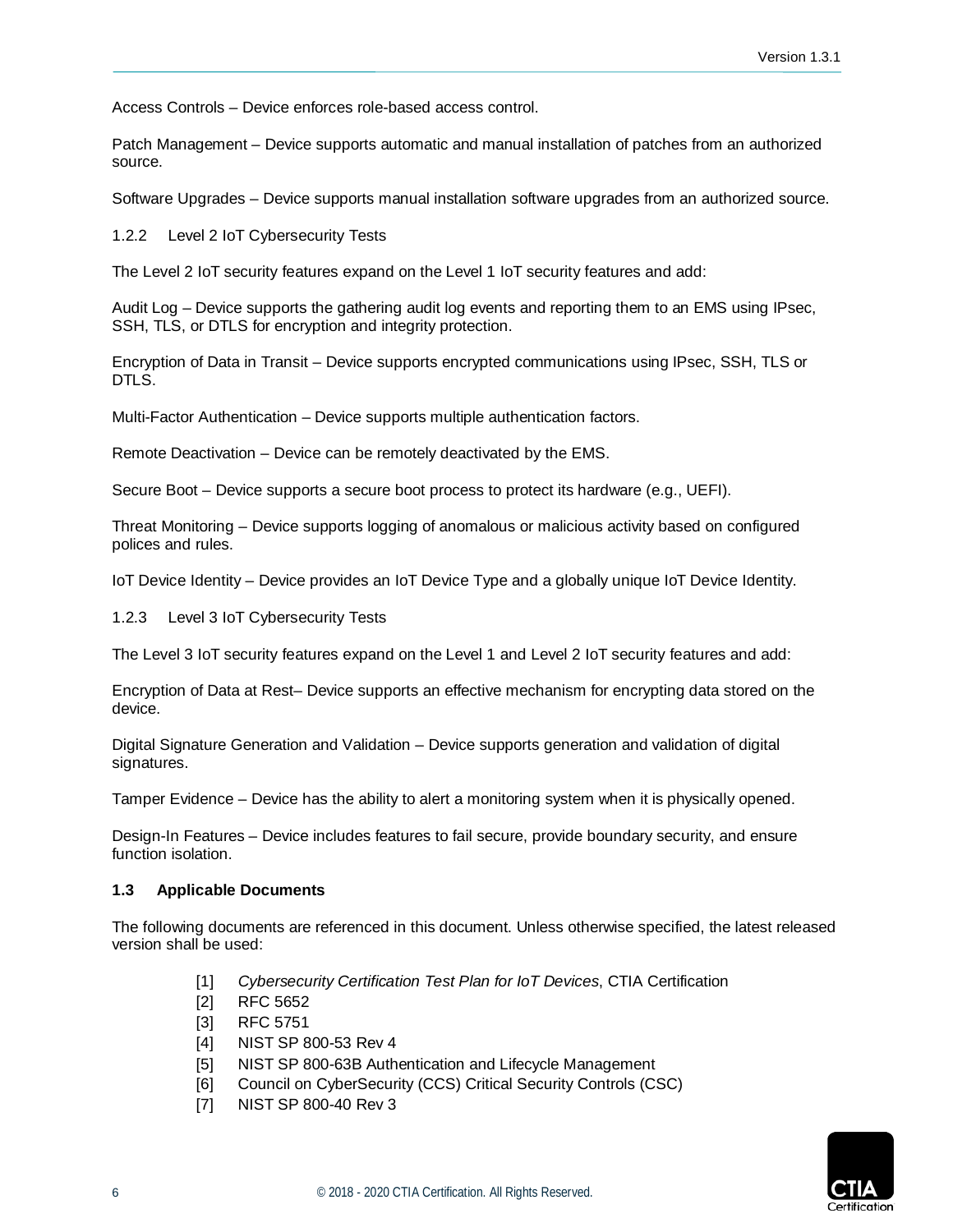- <span id="page-6-1"></span>[8] CTIA Consumer Code for Wireless Service
- <span id="page-6-4"></span>[9] ISO/IEC 27001:2013
- <span id="page-6-5"></span>[10] ANSI/ISA 62443-2-1:2009
- <span id="page-6-6"></span>[11] NIST SP 800-92
- <span id="page-6-7"></span>[12] RFC 5424
- <span id="page-6-8"></span>[13] RFC 5425
- <span id="page-6-9"></span>[14] RFC 6012
- <span id="page-6-10"></span>[15] NIST Cybersecurity Framework v1.1
- <span id="page-6-11"></span>[16] NIST SP 800-113
- <span id="page-6-12"></span>[17] FIPS PUB 197
- <span id="page-6-13"></span>[18] RFC 5246
- <span id="page-6-14"></span>[19] NIST SP 800-147
- <span id="page-6-15"></span>[20] NIST SP 800-63-3
- <span id="page-6-16"></span>[21] NIST SP 800-25
- <span id="page-6-17"></span>[22] NIST SP 800-49
- <span id="page-6-18"></span>[23] NIST SP 800-89
- <span id="page-6-19"></span>[24] FIPS PUB 186-4
- <span id="page-6-20"></span>[25] RFC 5280
- <span id="page-6-21"></span>[26] NIST SP 800-160
- [27] GSM AA.39
- [28] NIST Cybersecurity for IoT Program
- [29] NIST SP 800-41 Rev 1
- [30] NIST SP 800-111
- [31] SP800-90A
- [32] RFC 4301 -- Security Architecture for the Internet Protocol
- [33] RFC 4303 -- IP Encapsulating Security Payload (ESP)
- [34] RFC 4306 -- Internet Key Exchange (IKEv2) Protocol
- [35] RFC 5282 -- Using Authenticated Encryption Algorithms with the Encrypted Payload of the Internet Key Exchange version 2 (IKEv2) Protocol
- [36] RFC 4251 -- The Secure Shell (SSH) Protocol Architecture
- [37] RFC 4252 -- The Secure Shell (SSH) Authentication Protocol
- [38] RFC 4253 -- The Secure Shell (SSH) Transport Layer Protocol
- [39] RFC 4254 -- The Secure Shell (SSH) Connection
- [40] RFC 8308 -- Extension Negotiation in the Secure Shell (SSH) Protocol
- <span id="page-6-2"></span>[41] RFC 6749
- <span id="page-6-3"></span>[42] RFC 8252
- <span id="page-6-0"></span>[43] CTIA Certification Policies and Procedures for Authorized Test Labs

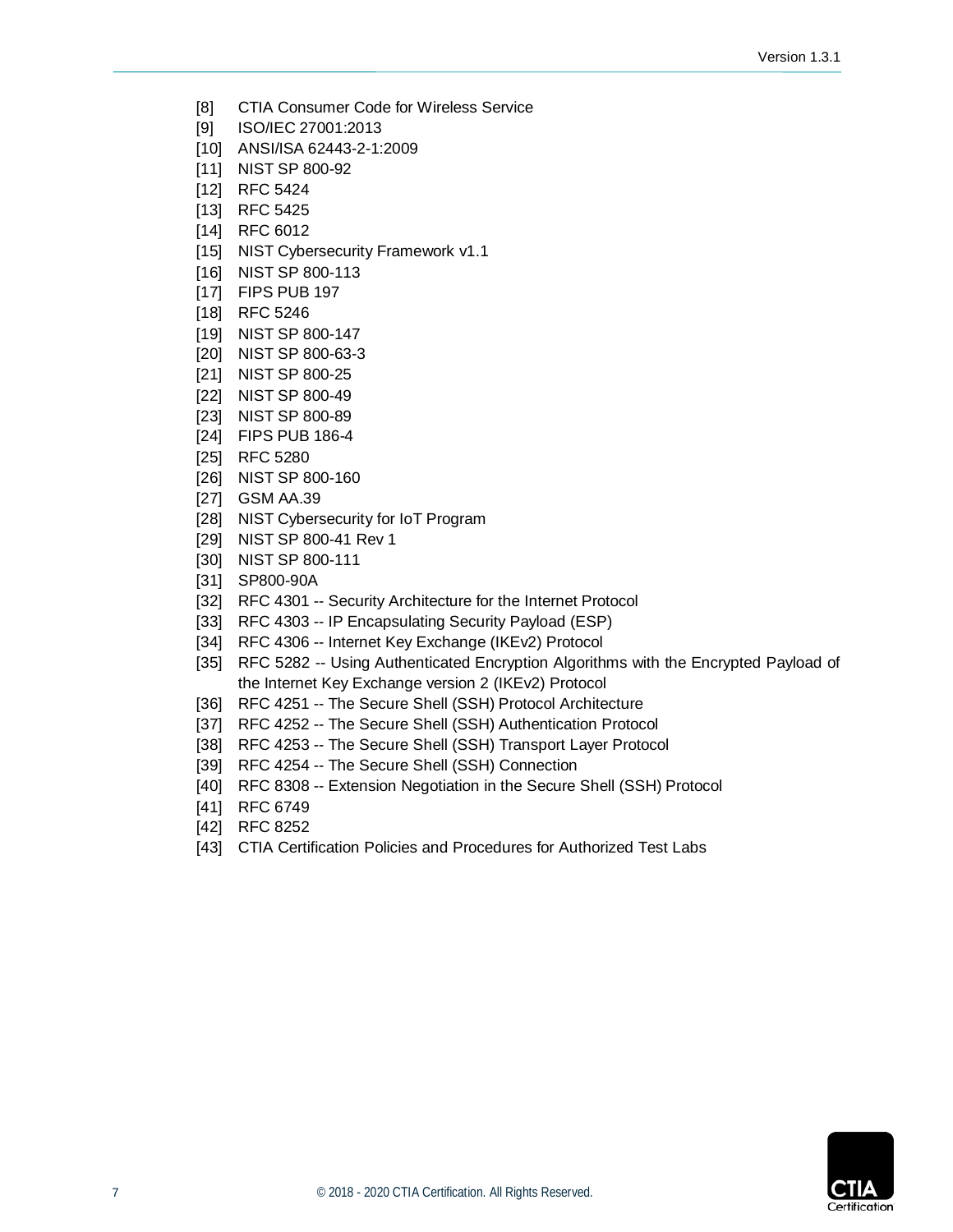## <span id="page-7-0"></span>**1.4 Definitions**

| <b>Term</b>                                  | <b>Definition</b>                                                                                                                                                                                                                                                                                                                                                                                                                                                                                                                                         |
|----------------------------------------------|-----------------------------------------------------------------------------------------------------------------------------------------------------------------------------------------------------------------------------------------------------------------------------------------------------------------------------------------------------------------------------------------------------------------------------------------------------------------------------------------------------------------------------------------------------------|
| Adequate Privilege                           | Adequate Privilege is any account that has the ability to upgrade the device software (Section 3.6)                                                                                                                                                                                                                                                                                                                                                                                                                                                       |
| ATL                                          | <b>CTIA Certification Authorized Test Lab</b>                                                                                                                                                                                                                                                                                                                                                                                                                                                                                                             |
| <b>Device Deactivation</b>                   | A deactivated device is unable to communicate with any network using any port or protocol.                                                                                                                                                                                                                                                                                                                                                                                                                                                                |
| Digital Signature                            | A digital signature is a cryptographic mechanism for checking authenticity. The Test Plan [1] makes use of RSA<br>and ECDSA digital signatures, which are based on different cryptographic primitives. The Test Plan [1].<br>accommodates one variant of the RSA digital signature: RSASSA-PKCS1-v1_5. The Test Plan [1].<br>accommodates one variant of the ECDSA digital signature: ECDSA with curve P-256. Both variants depend<br>upon the SHA-256 hash function.                                                                                     |
| <b>Enterprise Management</b><br>System (EMS) | A large-scale application software package that supports business processes, account management, device<br>audit log monitoring, and data analytics in complex organizations. The EMS may be a collection of unique<br>services (such as active directory) that may be diversified with a service provider (such as a cloud based<br>service) feeding information to a corporate EMS.                                                                                                                                                                     |
| Fresh Character String                       | To attempt to modify the password with an acceptable set of characters where the system correctly accepts the<br>new password. Section 3.2.                                                                                                                                                                                                                                                                                                                                                                                                               |
| <b>IoT</b> Device                            | An IoT device connects to at least one network to exchange data with other devices, vehicles, home appliances,<br>infrastructure elements, etc. An IoT device might include hardware, software, sensors, actuators and network<br>connectivity.                                                                                                                                                                                                                                                                                                           |
| <b>IoT</b> Device ID                         | The IoT Device ID is the unique identifier for a single device. This identifier is permanently set by the OEM and<br>is not changeable.                                                                                                                                                                                                                                                                                                                                                                                                                   |
| <b>IoT</b> Device Type                       | A permanently assigned identifier for a group of devices that share common characteristics, functions or<br>behaviors.                                                                                                                                                                                                                                                                                                                                                                                                                                    |
| Normal Operation                             | This means to allow the device to be turned on, performing all the device's startup routines to completion. At this<br>point the device is in normal operation mode, it may or may not have connectivity to an LTE, 5G or Wi-Fi<br>network and be awaiting further commands. When device is under normal operation the first time, the device<br>may have some additional setup activities, such as setting the password, connecting to the network for the first<br>time, performing patching / updates, that may be unique during the first time setup. |
| OEM                                          | Original Equipment Manufacturer                                                                                                                                                                                                                                                                                                                                                                                                                                                                                                                           |
| One-Time Password<br>(OP)                    | A password that is valid for only a single login session on an IoT device.                                                                                                                                                                                                                                                                                                                                                                                                                                                                                |
| P7S Format                                   | The file format of a digital signature using the Cryptographic Message Syntax (CMS), which is also known as<br>PKCS#7. The most recent version of CMS can be found in RFC 5652 [2]. In addition, RFC 5751 [3] defines the<br>application/pkcs7-signature media type for digitally signed content using this same format.                                                                                                                                                                                                                                  |
| <b>Remote Deactivation</b>                   | Disable the IoT device from the EMS. A deactivated device cannot generate network traffic. A manual reset may<br>be needed to reactivate the device or configure it to work on another network.                                                                                                                                                                                                                                                                                                                                                           |
| Severity Based<br>Deadline                   | Within the EMS, a policy can be established so that the audit log entries will be sent to the EMS upon the<br>severity level specified in the configuration. Rather than waiting on a time based reporting threshold (every 5<br>minutes) or a size based reporting threshold (log reaches 100k), SysLog provides a severity level capability,<br>which allows more severe events to be reported to the EMS more promptly than routine ones.                                                                                                              |

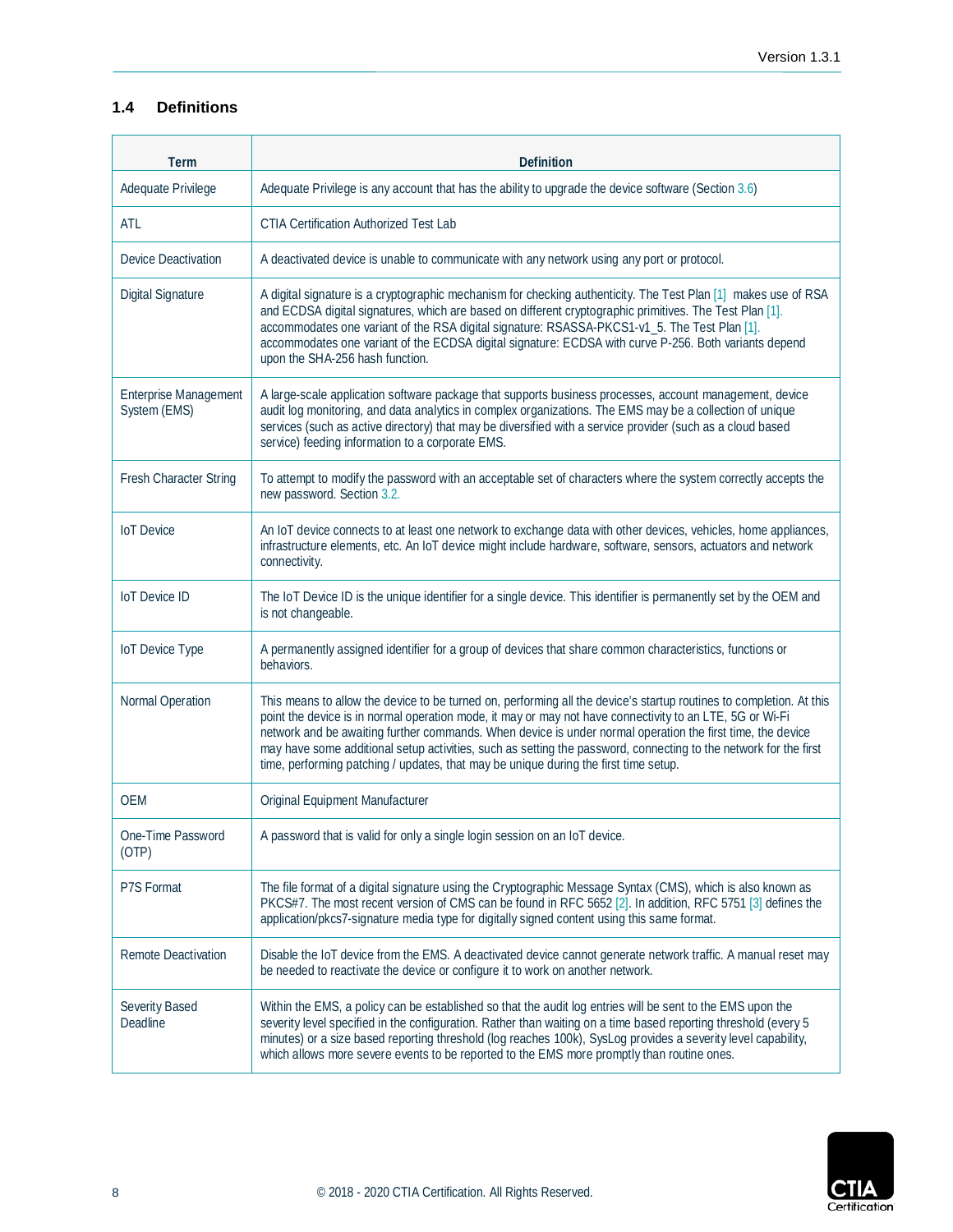| Term             | <b>Definition</b>                                                                                                                                                                                                                                          |
|------------------|------------------------------------------------------------------------------------------------------------------------------------------------------------------------------------------------------------------------------------------------------------|
| Software Patch   | A software patch is safely installed in an automated manner while the device is operating. A patch does not<br>make major changes to the device configuration or add new features that change the security posture of the<br>device.                       |
| Software Upgrade | A software upgrade is installed in a manual manner. A software upgrade may change the IoT device<br>configuration or features in a security relevant way. Upgrades are expected to be installed when the device is<br>operational in a stable environment. |

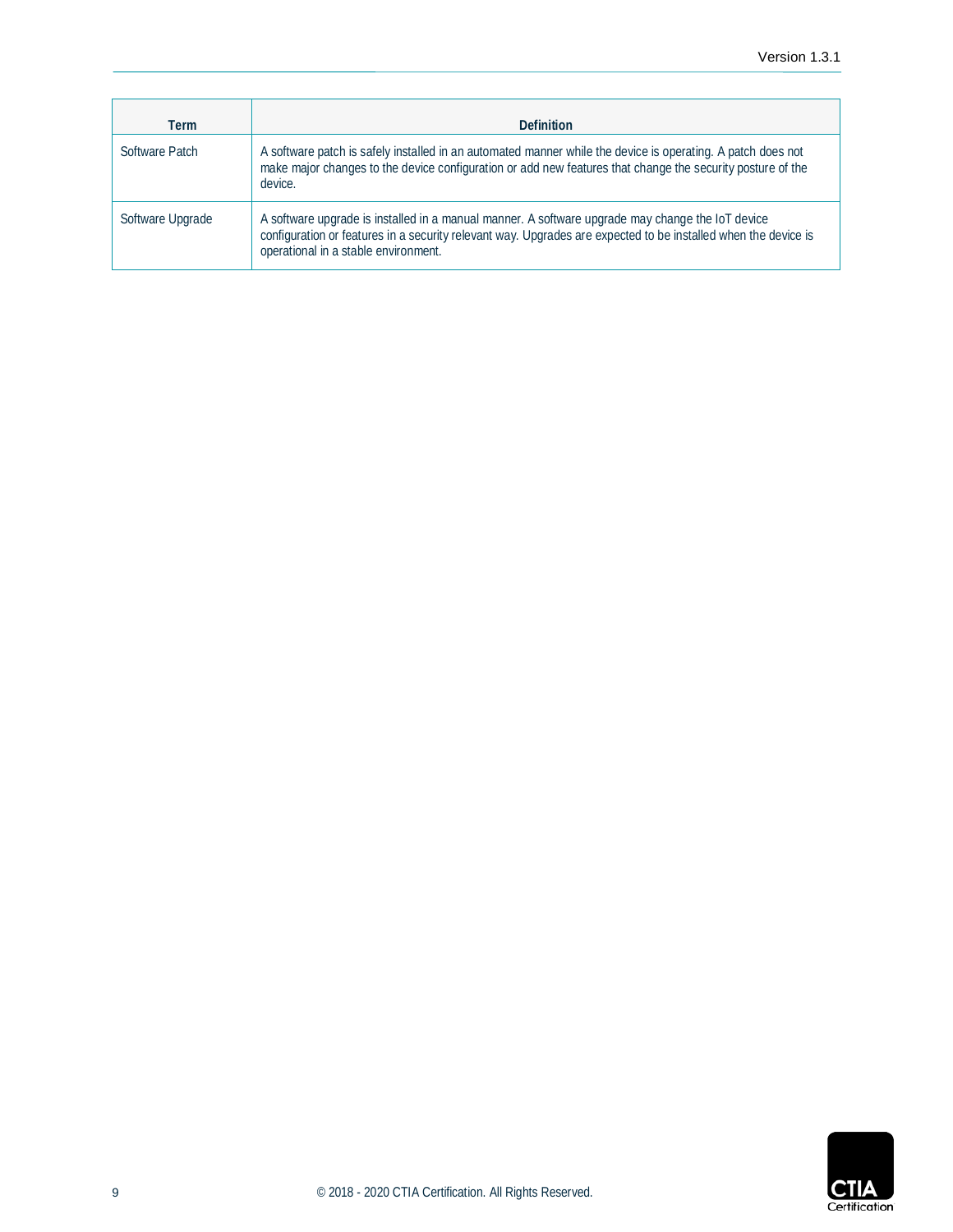## <span id="page-9-0"></span>**2 Program Procedures**

## <span id="page-9-1"></span>**2.1 Test Facilities**

Multiple laboratories are authorized to perform certification testing according to the Test Plan.

A current listing of CTIA Certification Authorized Test Labs (ATLs) can be found within the CTIA Certification database and on the CTIA website at [https://www.ctiacertification.org/test-labs/.](https://www.ctiacertification.org/test-labs/)

<span id="page-9-2"></span>OEMs may utilize ATLs for pre-certification testing as per Section [2.2](#page-9-2) of this document.

## **2.2 Use of the CTIA Cybersecurity Certification Test Plan for IoT Devices**

As noted in the copyright statement of the Test Plan, only ATLs are authorized to use the Test Plan for commercial testing purposes. No other test labs are authorized to use the Test Plan. The Test Plan may not be altered or reproduced in any way without prior permission from CTIA Certification. No portions of the Test Plan may be used in other documents without prior permission from CTIA Certification.

ATLs shall refer to the CTIA Certification Policies and Procedures for Authorized Test Labs [\[43\]](#page-6-0) document and the ATL License and Service Agreement for the terms and conditions under which the Test Plan may be used.

## <span id="page-9-3"></span>**2.3 OEM Submission**

OEMs shall submit certification requests via the CTIA Certification database at [https://certify.ctiacertification.org/.](https://certify.ctiacertification.org/) User login accounts may be requested by selecting "Register now" on the login page.

The OEM shall select IoT Cybersecurity Certification Program, Submit New Request. Then select the appropriate request type:

- Initial Certification Request
- ECO Certification Request

The OEM shall enter the requested information about the device and select an ATL.

The OEM shall select the main PoC and billing PoC for the request.

The OEM shall select the operators allowed to view the certification record on the CTIA Certification database once it is certified.

The OEM shall upload a Product Description, such as a product brochure or user manual, and may upload any optional supporting documentation to assist with the evaluation of the device.

The OEM shall read and agree to the certification license agreement terms and conditions.

The OEM shall submit the OEM Questionnaire (see [Appendix A, OEM Questionnaire\)](#page-27-0) to the ATL.

After the request is submitted and accepted by ATL for testing, the certification database will generate an invoice for the CTIA Certification fee (see [Appendix B, Certification Fees\)](#page-28-0) which will be available in the Billing & Payment tab.

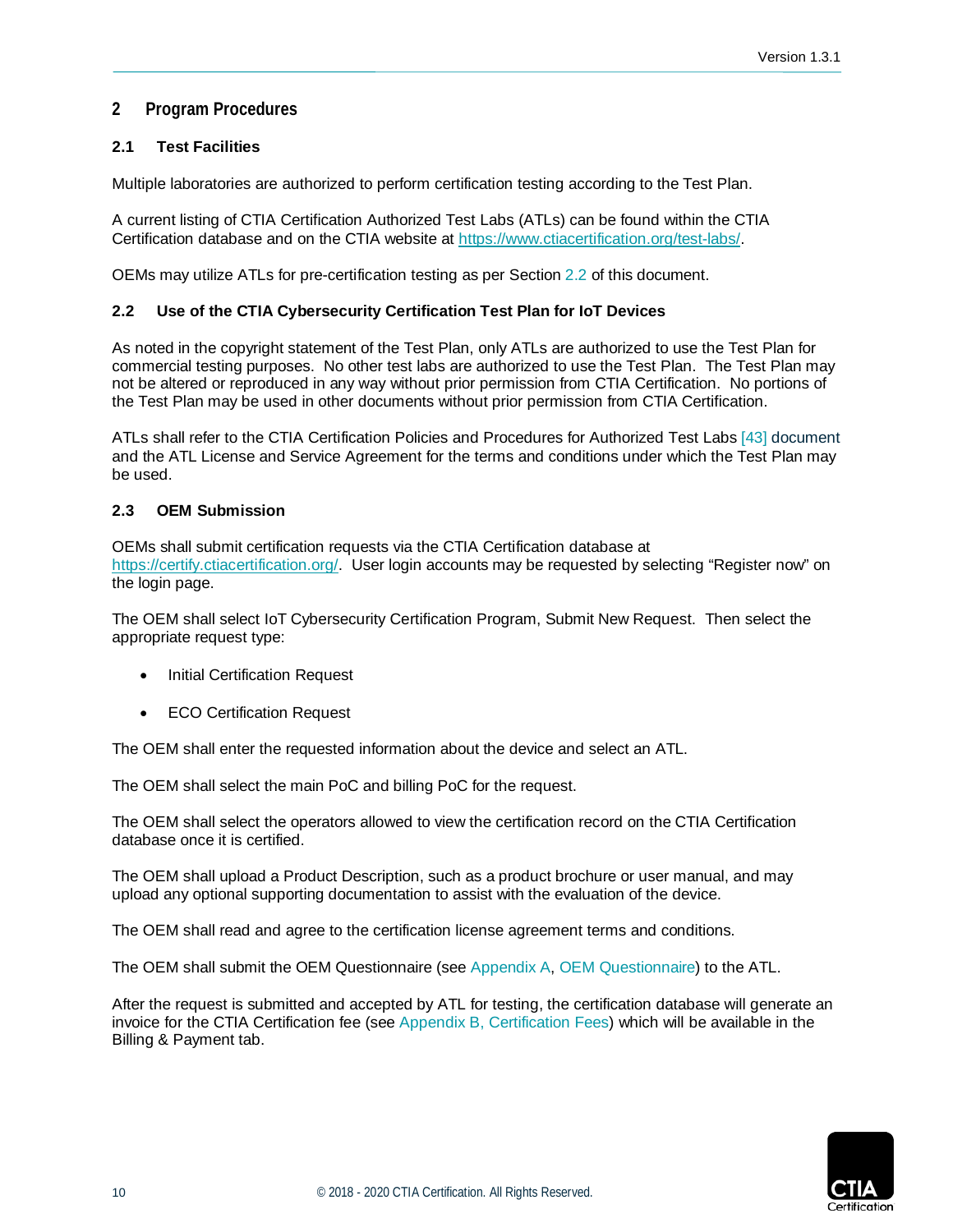The ATL will receive an email notification of the certification request. The ATL will log into the certification database to review and accept/reject the request. The database will send an email notification to the submitter once the ATL has accepted/rejected the request. If the request is rejected, the submitter may re-assign the request to another ATL.

Once the request has been accepted by the ATL, the OEM may no longer make changes to the request. The OEM shall contact the ATL or CTIA Certification if any changes need to be made to the data entered.

The OEM shall then send a minimum of three (3) units for testing directly to the ATL per the ATL's instructions.

## <span id="page-10-0"></span>**2.4 Device Evaluation**

The ATL shall test the devices according to the current version of the Test Plan at the time of submission. Results shall be recorded in the test report template provided by CTIA Certification.

Upon completion of the evaluation, the ATL shall log into the CTIA Certification database and:

- Enter the requested information about the testing
- Upload the completed test report template, along with a summary test report (PDF file) that complies with ISO/IEC 17025 requirements
- Confirm if the devices has a 5G/NR interface
- Confirm if the device has an 4G/LTE interface
- Confirm if the device has a Wi-Fi interface

The test results and the information submitted by the OEM during the submission process will be maintained in confidence by CTIA Certification and the ATL.

## <span id="page-10-1"></span>**2.5 Certification**

Upon completion of the following items, the device will be certified:

- Product Description uploaded by the OEM
- Acceptance of the certification license agreement terms and conditions
- Completed test report template and summary test report uploaded by the ATL
- Certification of the parent product, in the case of ECO Certification Requests
- Payment of the CTIA Certification fee

The certification will apply to the specific HW/ SW version of the device evaluated by the ATL. Certification of additional HW/SW versions may be accomplished as per Section [2.6](#page-10-2) of this document.

#### <span id="page-10-2"></span>**2.6 Certification of HW/SW Updates to a Model**

Should the OEM wish to certify a different HW/SW version of a model an ECO certification request shall be submitted (by logging into the CTIA Certification database, selecting Submit New Request and choosing ECO Certification Request).

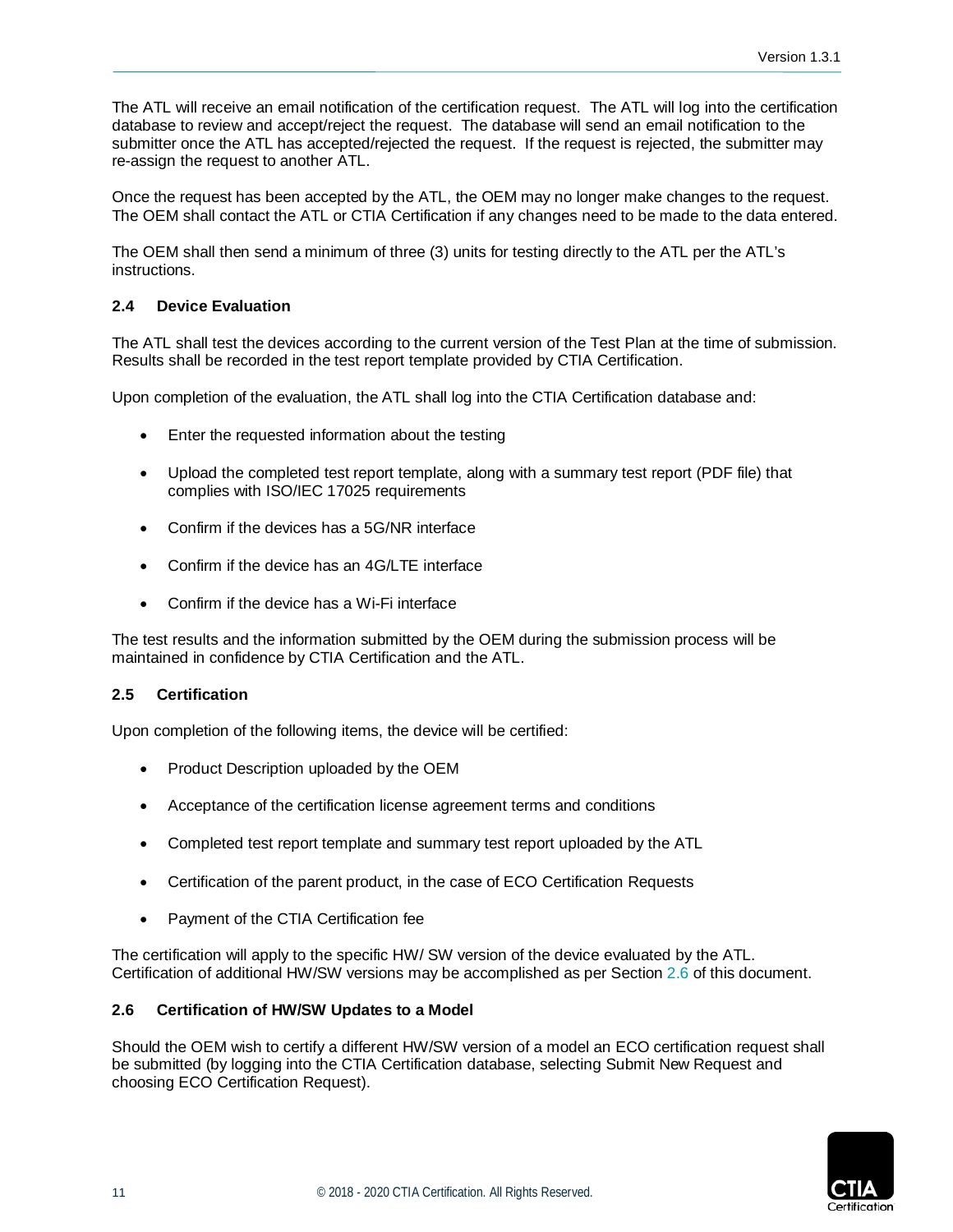The OEM and ATL shall determine the scope of testing. The ATL shall test the device according to the current version of the Test Plan.

## <span id="page-11-0"></span>**2.7 Certification of Re-Labeled Devices**

A re-labeled device is defined as a device that is identical to a currently certified device, but has a different OEM name and model name/number.

The re-labeling OEM may certify a re-labeled device by entering the device into the CTIA Certification database as an Initial certification:

- The re-labeled OEM name and model name/number shall be entered
- The ATL used for the originally certified device shall be chosen
- The ATL shall upload the test reports of the originally certified device along with two additional documents:
	- o A Product Equality Letter from the re-labeling OEM. This letter shall state that the relabeled device is the same as the originally certified device (referenced by OEM name and model name/number as it appears in the certification database) and that no changes have been made other than the OEM name and model name/number. The letter shall be signed and dated.
	- o An Authorization of Use Letter from the OEM of the originally certified device. This letter shall state that the OEM of the originally certified device allows the ATL to use the test reports from this device for certification of the relabeled device. The letter shall be signed and dated.

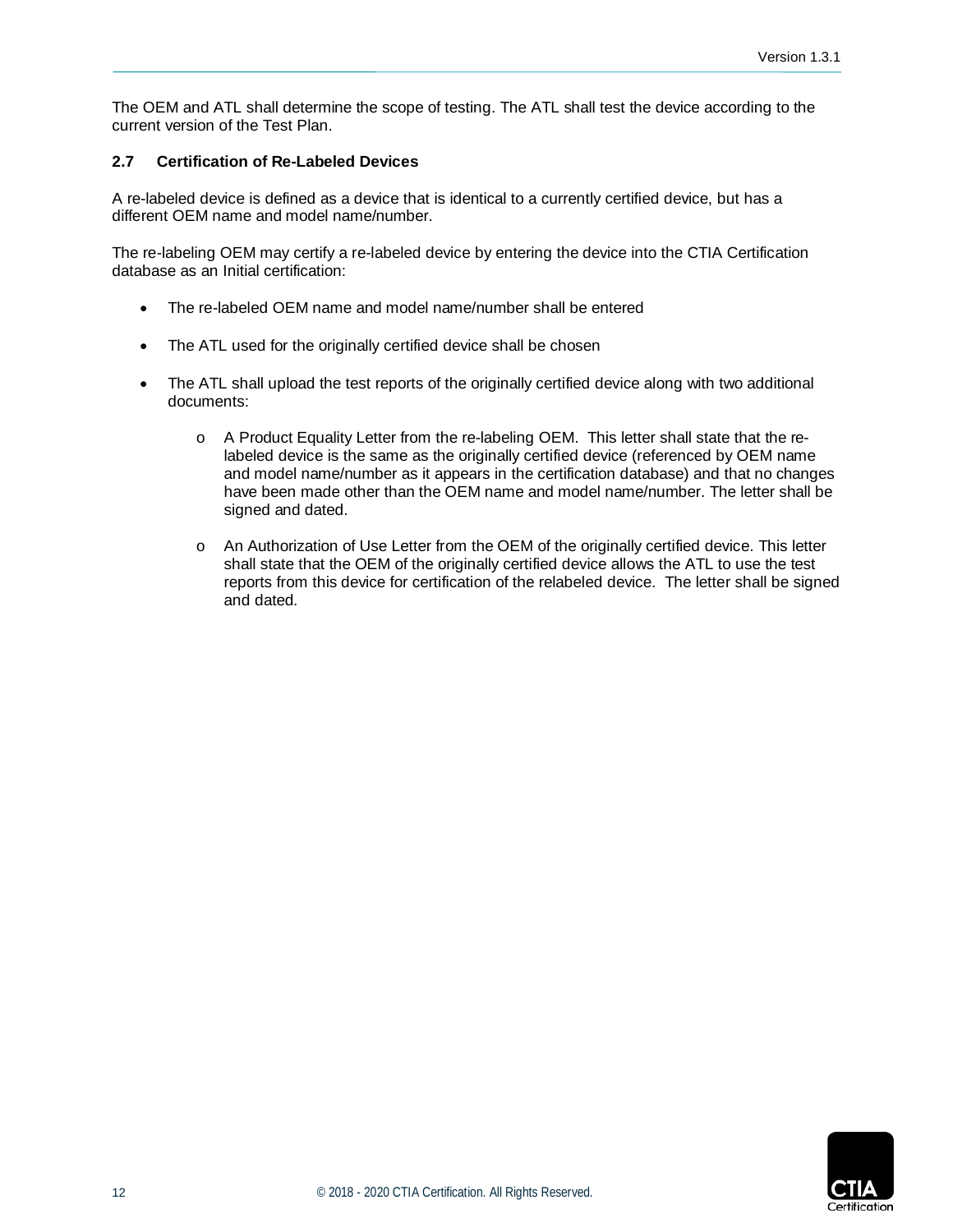## <span id="page-12-0"></span>**3 Level 1 IoT Cybersecurity Requirements**

This section describes the first level of CTIA Cybersecurity Certification requirements for IoT devices on a managed network. To achieve a Level 1 CTIA Cybersecurity Certification, the device must pass all of the tests in Test Plan [\[1\],](#page-5-3) which verifies the requirements in this section.

<span id="page-12-1"></span>There shall be no interruption of power or battery while the device is being tested.

#### **3.1 Terms of Service and Privacy Policies**

**Reference:** CTIA Consumer Code for Wireless Service [\[8\],](#page-6-1) NIST SP 800-53 Rev 4 [\[4\]](#page-5-6)

**Requirement:** The OEM shall make Terms of Service and privacy policy for the device available. This ensures that the OEM provides the lifetime of the product as well as makes the customer aware of their privacy policy and where data might be stored outside of the device.

#### **Procedure:**

• Confirm that Terms of Service document, privacy policy document, and list the cloud services that the device requires access to for normal operation are available.

#### **Testing Prerequisites:**

- Verify existence and availability of the Terms of Service and the privacy policy of the device.
- The Terms of Service and the privacy policy must be applicable to the device and model submitted for certification, but may be broad enough to cover several similar models of devices.

#### <span id="page-12-2"></span>**3.2 Password Management**

The device shall support locally managed user passwords according to Section 3.2.1 or one-time passwords according to Section 3.2.2.

<span id="page-12-3"></span>3.2.1 Local Password Management

**Reference:** NIST SP 800-53 Rev. 4 [\[4\],](#page-5-6) NIST SP 800-63B [\[5\]](#page-5-7)

**Requirement:** The device shall locally manage user passwords with the intent to make passwords unique to each device; to change the default password on first use; to remove the ability of the user to set it to a commonly used / easily guessable, bad password.

#### **Procedure:**

- Confirm that default passwords are specific to the device, not generic.
- Confirm that default passwords are rejected during normal operation.
- Confirm that the device can change locally managed passwords, and the password contains at least 8 characters, but the password does not contain several repetitive or sequential characters.
- Confirm that the password for one user cannot be accessed by any other user.

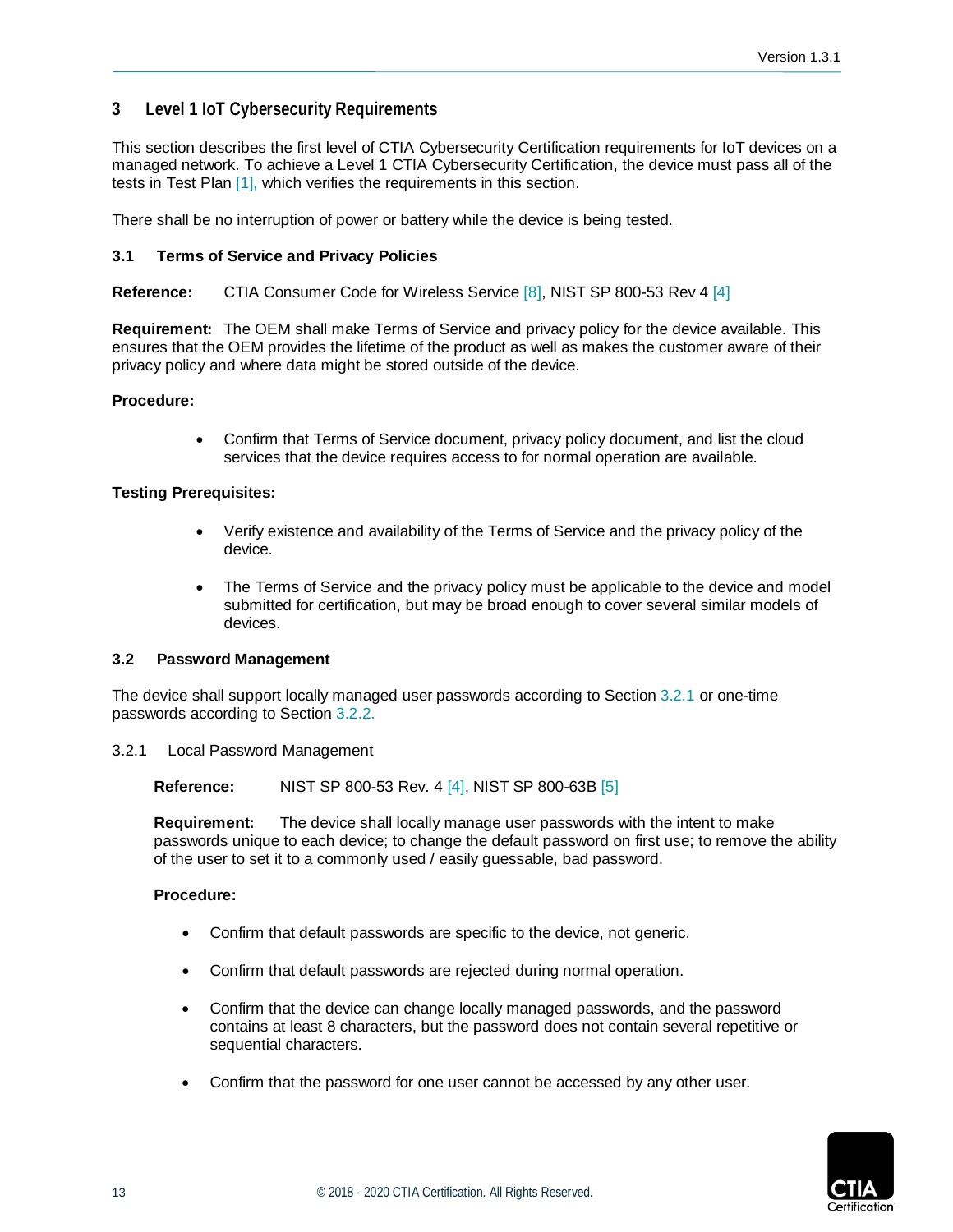## **Testing Prerequisites:**

- Ensure that default passwords are in place at the start of this test**.**
- Determine the procedure to restore factory settings from the device documentation.

## <span id="page-13-0"></span>3.2.2 One-Time Password Management

## **Reference:** NIST SP 800-63B [\[5\],](#page-5-7) RFC 6749 [\[41\],](#page-6-2) RFC 8252 [\[42\]](#page-6-3)

**Requirement:** The device shall only allow login with an externally managed short-lived, one-time password (OTP) that is not easily guessable. A short-lived OTP will be accepted for at most 2 minutes. A difficult to guess OTP is at least 6 pseudo-random characters or digits.

## **Procedure:**

- Confirm that the device accepts only externally generated OTP of at least 6 pseudorandom characters or digits.
- Confirm that the device will not accept the same OTP more than once.
- Confirm that the device will not accept a never-used OTP after it expires.

## **Testing Prerequisites:**

- Obtain device documentation on external management of OTP generation and distribution.
- Configure the device for a particular external OTP management server.
- Configure a network traffic monitor to capture network traffic to and from the device.

#### <span id="page-13-1"></span>**3.3 Authentication**

#### **Reference:** CCS CSC [\[6\],](#page-5-8) NIST SP 800-53 Rev 4 [\[4\]](#page-5-6)

**Requirement:** The device shall require user authentication before changes to the device configuration are made, with the goal to reducing risk to the device that anyone can walk up and make anonymous changes to the device.

#### **Procedure:**

• Confirm that the device requires user login to perform any privileged action.

- Obtain device documentation on the login roles and their privileges
- Ensure all passwords have been changed from their defaults.
- Obtain a method to unlock the device if multiple failed login attempts cause the device to lock.

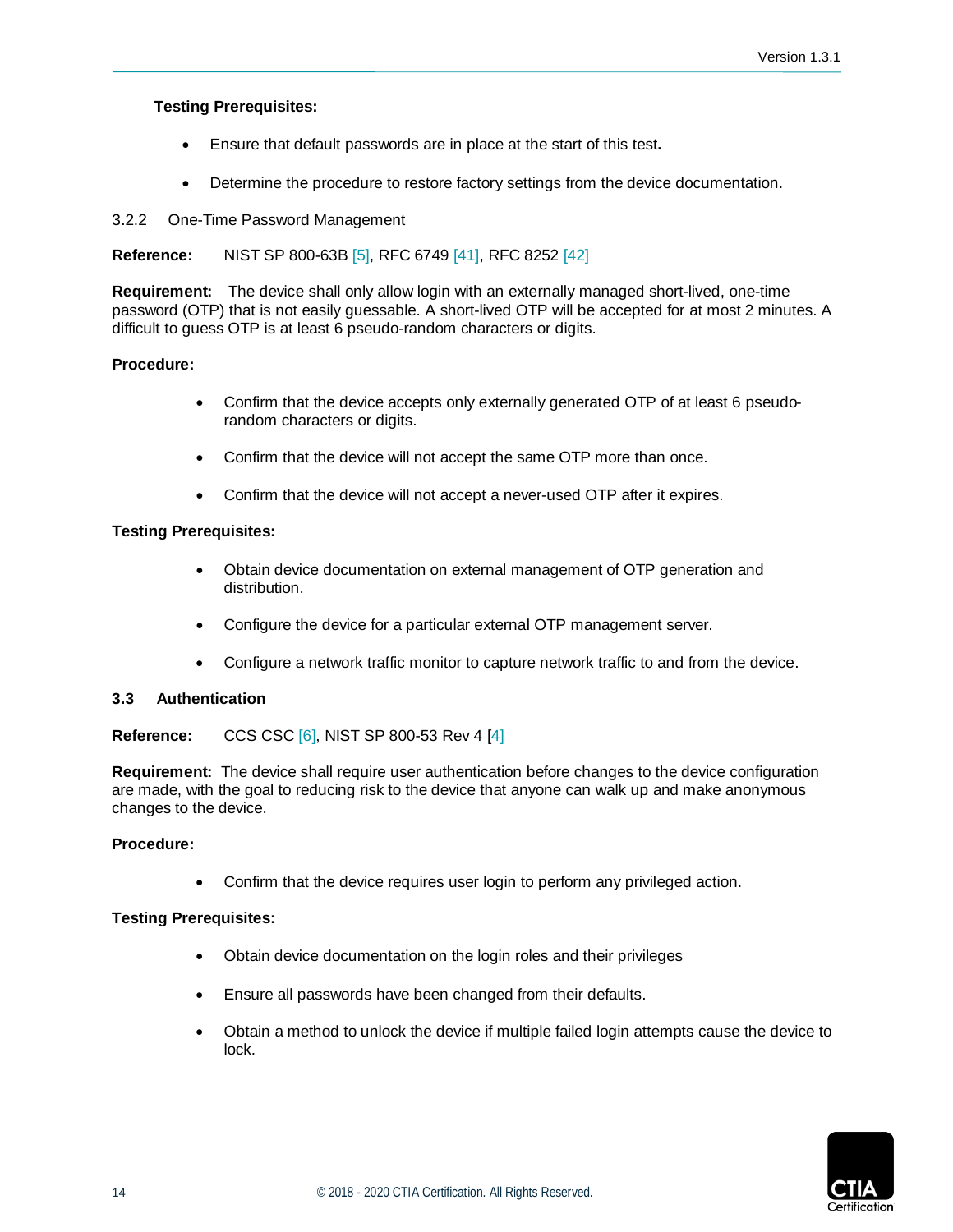## <span id="page-14-0"></span>**3.4 Access Controls**

### **Reference:** CCS CSC [\[6\],](#page-5-8) NIST SP 800-53 Rev 4 [\[4\]](#page-5-6)

**Requirement:** The device shall enforce role-based access control. The intent of this requirement is to make sure user or low level accounts cannot perform privileged actions; that roles are clearly separated and enforced.

**Test Applicability:** If a device has no privileged accounts and only one user accounts, then the requirements in this section are not applicable and they are skipped.

### **Procedure:**

• Confirm that login to an administrative role is required to perform any action at a privilege level.

## **Testing Prerequisites:**

- Obtain device documentation on the roles and their privileges.
- Ensure all passwords have been changed from their defaults.

#### <span id="page-14-1"></span>**3.5 Patch Management**

**Reference:** CCS CSC [\[6\],](#page-5-8) NIST SP 800-53 Rev 4 [\[4\],](#page-5-6) NIST SP 800-40 Rev 3 [\[7\]](#page-5-9)

**Requirement:** The device shall support automatic and manual installation of unmodified software patches from an authorized source in order to correct software problems and fix vulnerabilities. These patches are expected to not reset the existing configuration.

NOTE: Support for download of software patches from a remote location is not required in Level 1; however, such a capability may be the most feasible approach to patch management for all of the levels.

**Test Applicability:** If an OEM states their device is not patchable but is upgradable, then the requirements in this section are note applicable. Skip the 'Patch Management' requirements in this section and move on to 'Software Upgrades' section.

#### **Procedure:**

- Confirm that the device supports automatic installation of unmodified software patches from an authorized source without causing the device configuration to be reset.
- Confirm that the device supports manual installation of unmodified software patches from an authorized source without causing the device configuration to be reset.

- Determine the current device software version and patch level, then locate a patch that is suitable for installation.
- Determine when it is safe and appropriate to manually install a software patch from the device documentation.
- Determine the current device configuration.

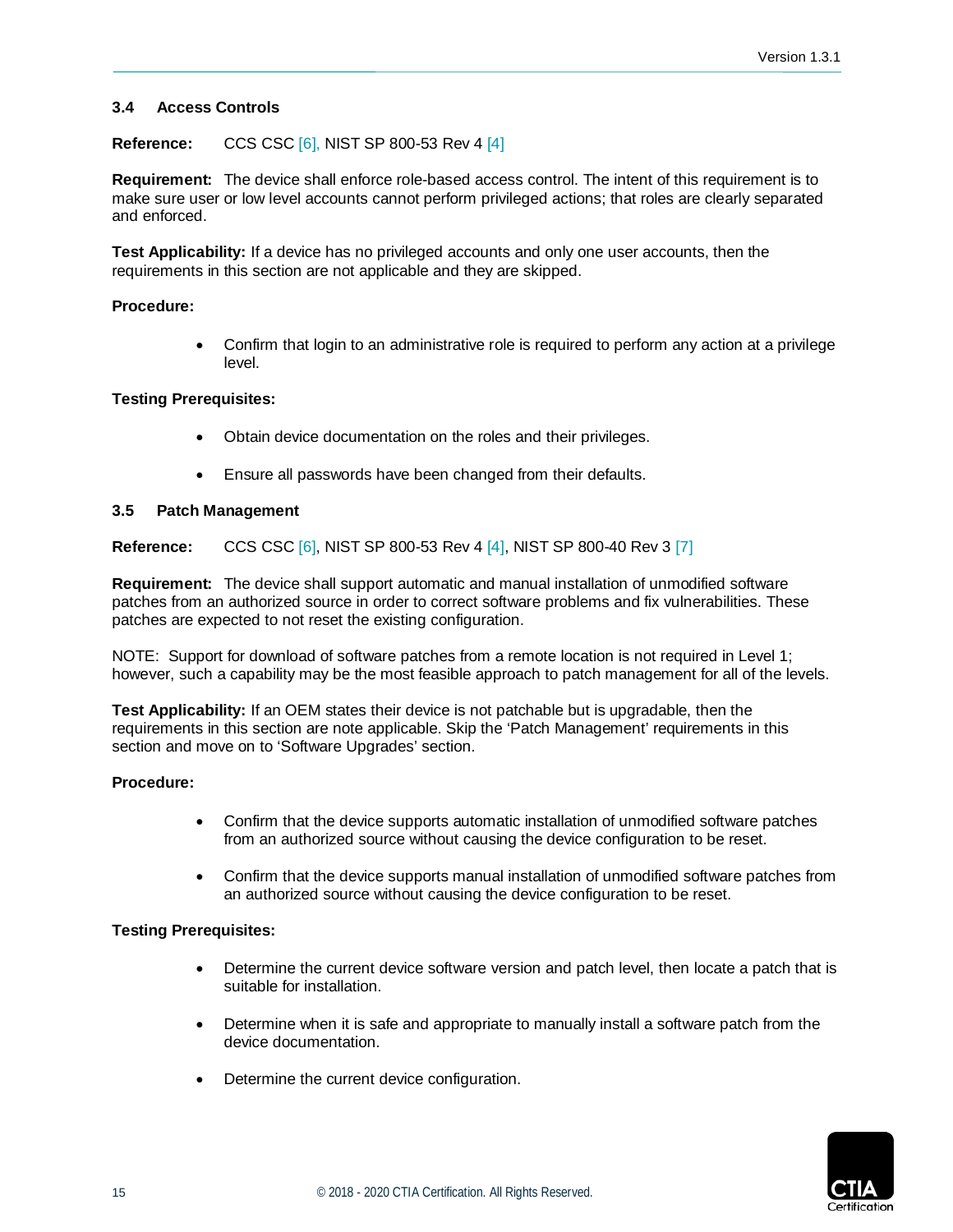## <span id="page-15-0"></span>**3.6 Software Upgrades**

#### **Reference:** CCS CSC [\[6\],](#page-5-8) NIST SP 800-53 Rev 4 [\[4\]](#page-5-6)

**Requirement:** The device shall support manual installation of unmodified software upgrades from an authorized source in order to migrate to a newer version, which may contain additional features.

## **Procedure:**

• Confirm that the device supports manual installation of unmodified software upgrades from an authorized source without causing the device configuration to be reset.

- Determine the current device software version and patch level, then locate a software upgrade that is suitable for installation.
- Determine the current device configuration.

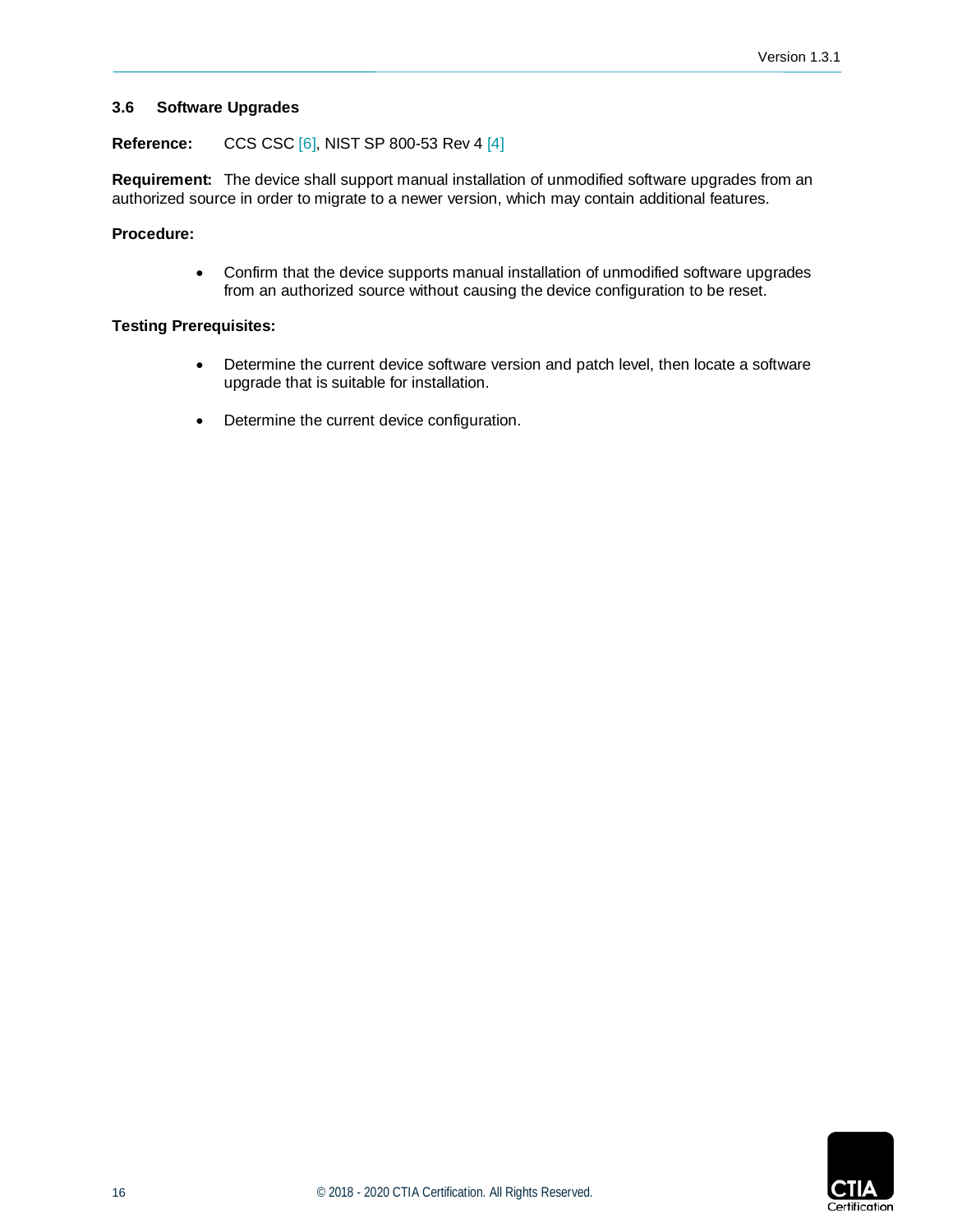## <span id="page-16-0"></span>**4 Level 2 IoT Cybersecurity Requirements**

This section describes the second level of CTIA Cybersecurity Certification requirements for IoT devices on a managed network. To achieve a Level 2 CTIA Cybersecurity Certification, the device must pass all of the tests in Test Plan [\[1\],](#page-5-3) which verify the requirements in [Section 3](#page-12-0) and this section.

<span id="page-16-1"></span>There shall be no interruption of power or battery while the device is being tested.

## **4.1 Terms of Service and Privacy Policies**

**Reference:** CTIA Consumer Code for Wireless Service [\[8\]](#page-6-1)*,* NIST SP 800-53 Rev 4 [\[4\]](#page-5-6)

**Requirement:** The OEM shall make a process to update Terms of Service and privacy policy for the device are available.

## **Procedure:**

• Confirm that there is a process to update Terms of Service and privacy policy documents.

## **Testing Prerequisites:**

Conduct the tests in Section 3.1 of Test Plan [\[1\].](#page-5-3)

## <span id="page-16-2"></span>**4.2 Password Management**

The device shall support locally managed user passwords according to Section [4.2.1](#page-16-3) or one-time passwords according to Section [4.2.2.](#page-17-0)

<span id="page-16-3"></span>4.2.1 Local Password Management

**Reference:** ISO/IEC 27001:2013 [\[9\],](#page-6-4) NIST SP 800-63B [\[5\]](#page-5-7)

**Requirement:** The device shall support integration with an EMS.

#### **Procedure:**

- After the device has been integrated with an EMS, confirm that the device will not allow passwords to be set to a string that is prohibited by the EMS.
- After a period of inactivity, confirm that the user must provide their password to continue.

- Conduct the tests in Section 3.2.1 of Test Plan [\[1\].](#page-5-3)
- Integrated the device with a functioning EMS.
- Specify a configuration set for the EMS for testing
- Determine the time interval of inactivity for the device to automatically end the session and require the user to enter their password to continue.

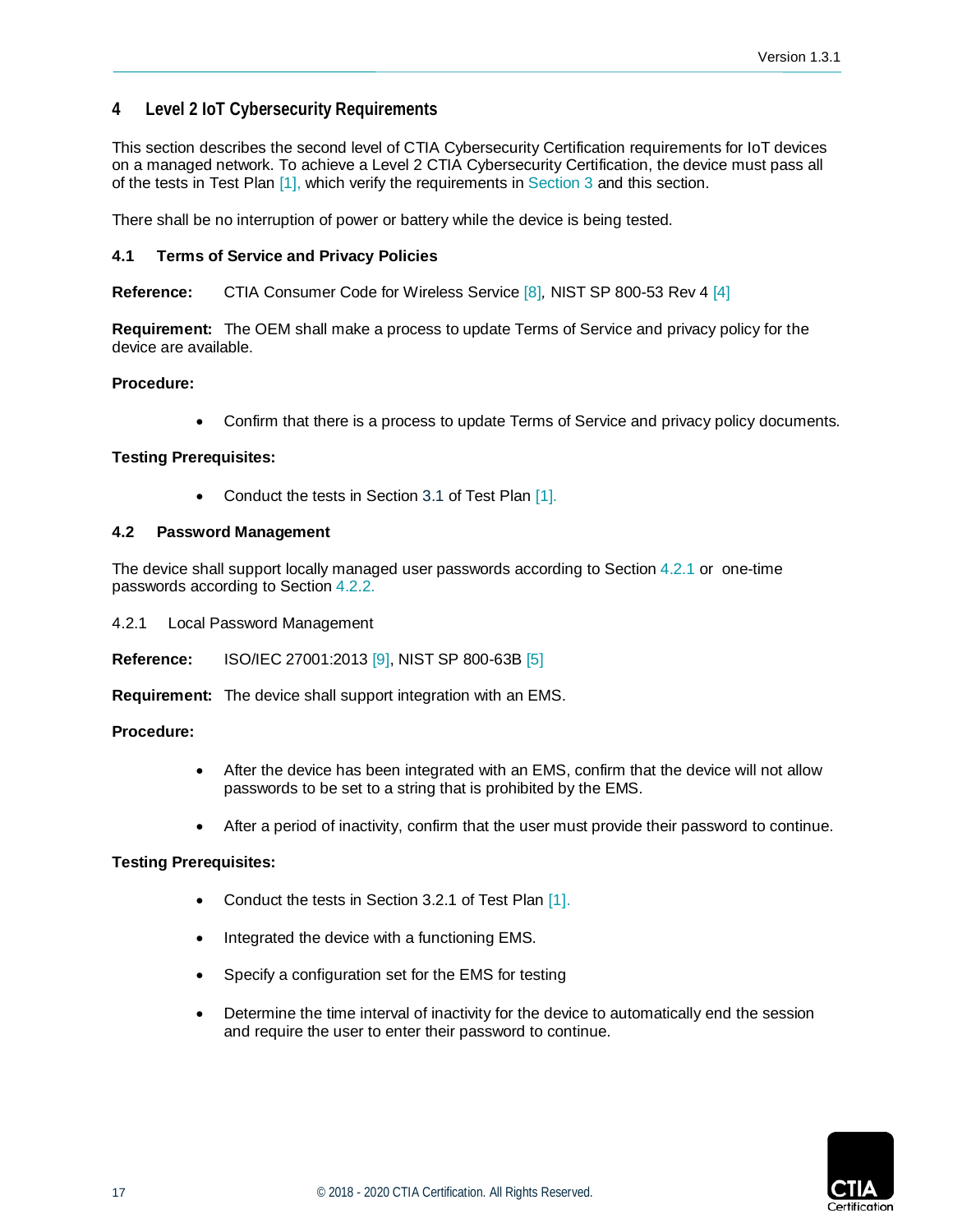## <span id="page-17-0"></span>4.2.2 One-Time Password Management

**Reference:** ISO/IEC 27001:2013 [\[9\],](#page-6-4) NIST SP 800-63B [\[5\],](#page-5-7) RFC 6749 [\[41\],](#page-6-2) RFC 8252 [\[42\]](#page-6-3)

**Requirement:** The device shall support integration with an EMS.

## **Procedure:**

• After a period of inactivity, confirm that the user must provide a fresh OTP to continue.

### **Testing Prerequisites:**

- Conduct the tests in Section 3.2.2 of Test Plan [\[1\].](#page-5-3)
- Integrated the device with a functioning EMS.
- Specify a configuration set for the EMS for testing.
- Determine the time interval of inactivity for the device to automatically end the session and require the user to enter a fresh OTP to continue.

## <span id="page-17-1"></span>**4.3 Authentication**

**Reference:** CCS CSC [\[6\],](#page-5-8) ISO/IEC 27001:2013 [\[9\],](#page-6-4) NIST SP 800-53 Rev 4 [\[4\]](#page-5-6)

**Requirement:** The device shall support user authentication and shall honor the disabling of a user role in the EMS.

#### **Procedure:**

Confirm that the device honors the disabling of a user role in the EMS.

#### **Testing Prerequisites:**

- Conduct the tests in Section 3.3 of Test Plan [\[1\].](#page-5-3)
- Integrate the device with an EMS and ensure that a privileged role has been disabled.
- Ensure there is no interruption of power or battery while the device is being tested.

#### <span id="page-17-2"></span>**4.4 Access Controls**

No additional requirements for Level 2.

#### <span id="page-17-3"></span>**4.5 Patch Management**

**Reference:** CCS CSC [\[6\],](#page-5-8) NIST SP 800-53 Rev 4 [\[4\],](#page-5-6) NIST SP 800-40 Rev 3 [\[7\]](#page-5-9)

**Requirement:** The device shall support the download of software patches from a remote location in order to correct software problems and fix vulnerabilities.

**Test Applicability:** If a device is not patchable, but is upgradable, then the requirements in this section are not applicable. Skip the 'Patch Management' requirements in this section and move on to the 'Software Upgrades' section.

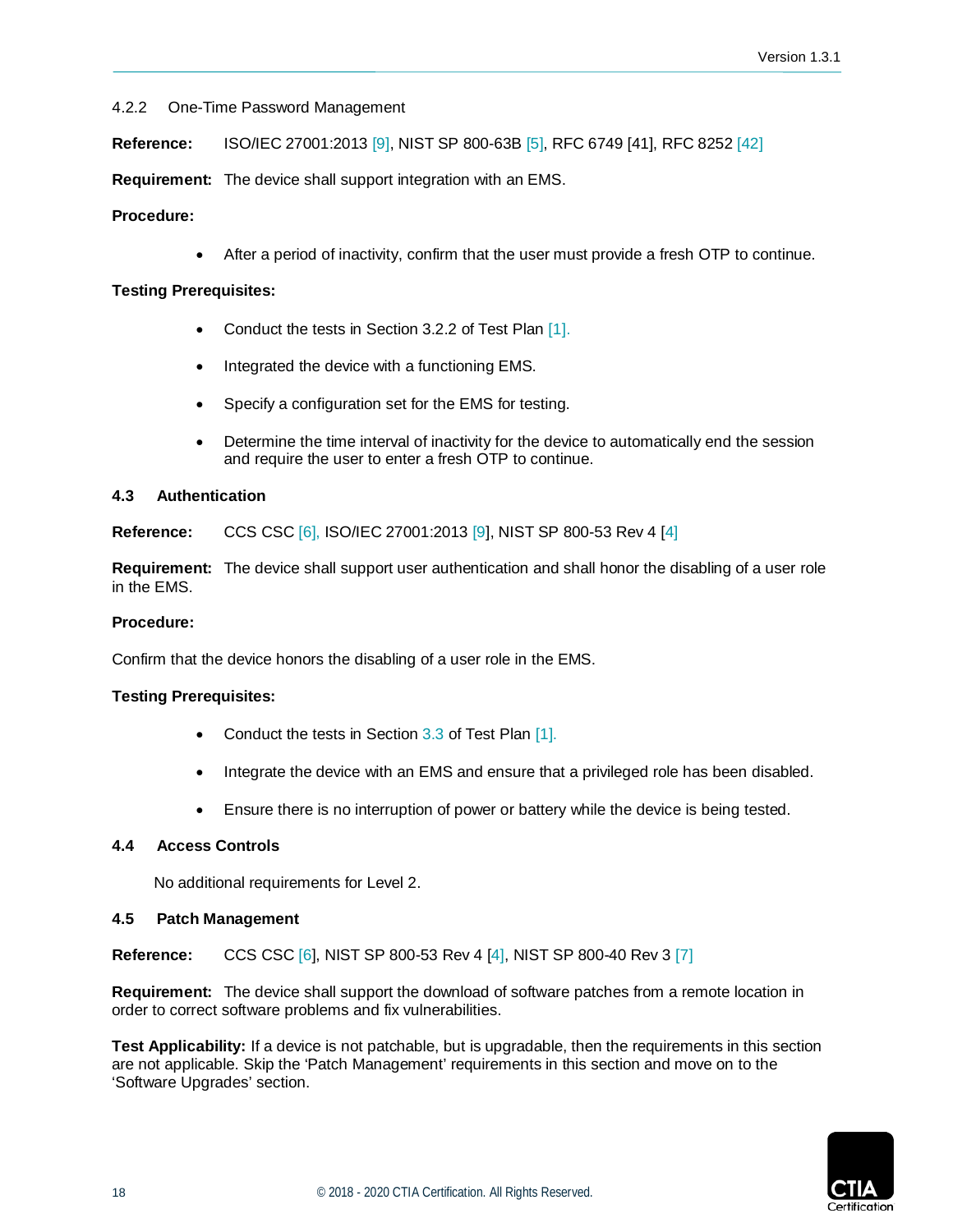## **Procedure:**

Confirm that the device supports download of software patches from a remote location.

## **Testing Prerequisites:**

- Conduct the tests in Section 3.5 of Test Plan [\[1\].](#page-5-3)
- Determine the current device software version and patch level, and then locate a patch that is suitable for installation.
- Determine when it is safe and appropriate to manually install a software patch from the device documentation.
- Determine the current device configuration.

## <span id="page-18-0"></span>**4.6 Software Upgrades**

## **Reference:** CCS CSC [\[6\],](#page-5-8) NIST SP 800-53 Rev 4 [\[4\]](#page-5-6)

**Requirement:** The device shall support download of software upgrades from a remote location and installation of software upgrades from an authorized source in order to migrate to a newer version, which may contain additional features.

## **Procedure:**

• Confirm that the device supports download from a remote location and installation of software upgrades from an authorized source.

## **Testing Prerequisites:**

- Conduct the tests in Section 3.6 of Test Plan [\[1\].](#page-5-3)
- Determine the current device software version and patch level, and then locate a software upgrade that is suitable for installation.

## <span id="page-18-1"></span>**4.7 Audit Log**

| <b>Reference:</b> | CCS CSC [6], ISA 62443-2-1:2009 [10], ISO/IEC 27001:2013 [9], NIST SP 800-53 Rev |
|-------------------|----------------------------------------------------------------------------------|
|                   | 4 [4], NIST SP 800-92 [11], RFC 5424 [12], RFC5425 [13], RFC 6012 [14]           |

**Requirement:** The device shall support the gathering and reporting of audit log event to an EMS.

## **Procedure:**

- Confirm that the EMS audit log gathers at least emergency, alert, critical, and error events, and that these events are transferred to the EMS at an interval selected by the EMS in the Syslog format over a session protected with SSH, IPsec, TLS, or DTLS.
- Confirm that audit log older entries can be trimmed or reset on the device only by a privileged role.
- Confirm that the most privileged role cannot make changes to individual log entries.

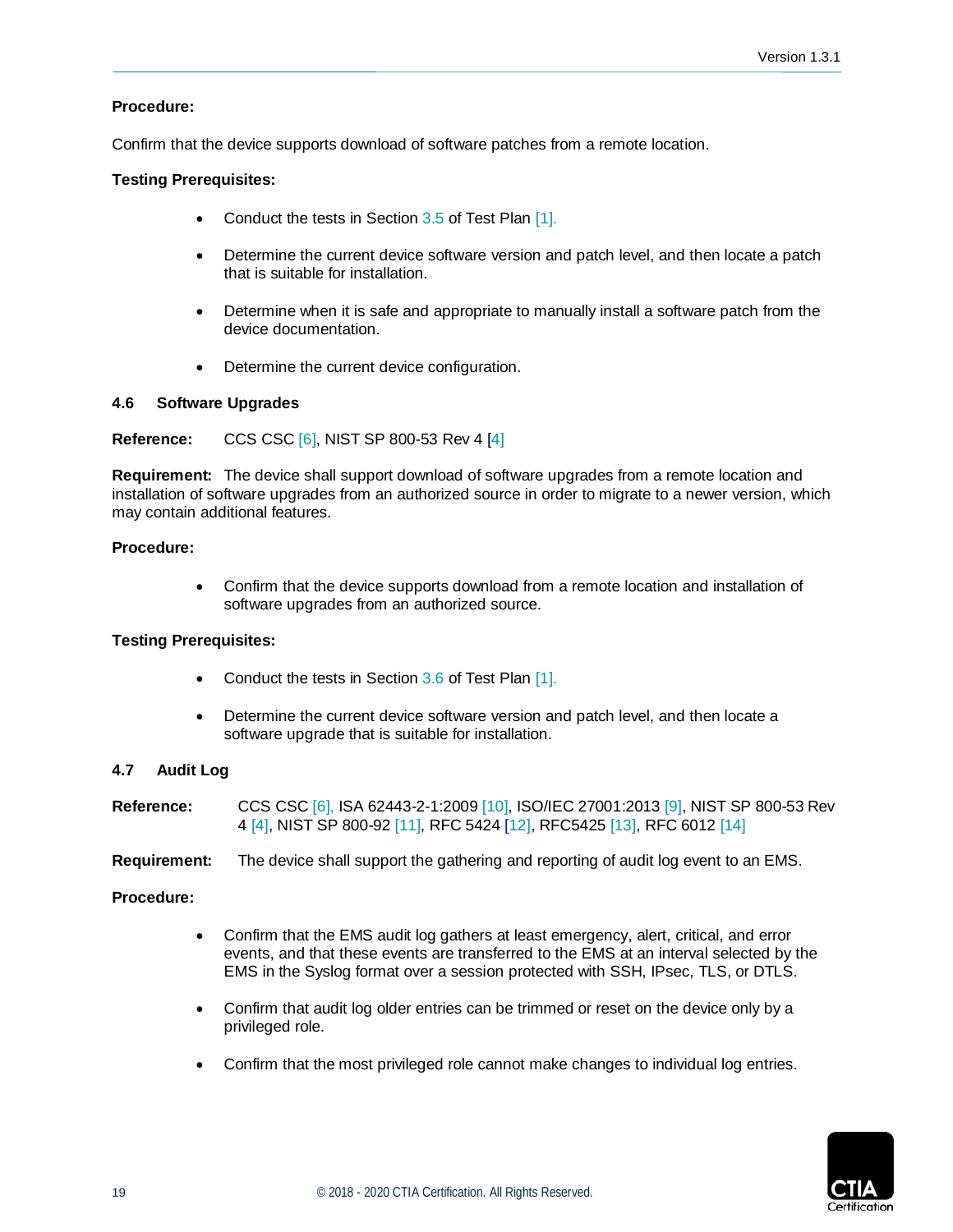## **Testing Prerequisites:**

- Obtain device documentation on the roles and their privileges. Make a list of the roles that can view audit log entries. Make a list of the roles that can delete audit log entries.
- Obtain device documentation on the actions that will cause audit log entries to be generated.
- Integrate the device with an EMS and ensure that an audit event reporting threshold (e.g., 0 for an emergency, and 7 for debug) has been configured.
- Configure a network traffic monitor to capture network traffic between the device and the EMS.

#### <span id="page-19-0"></span>**4.8 Encryption of Data in Transit**

**Reference:** CCS CSC [\[6\],](#page-5-8) NIST CSF v1.1 [\[15\],](#page-6-10) NIST SP 800-53 Rev 4 [\[4\],](#page-5-6) NIST SP 800-113 [\[16\],](#page-6-11) FIPS PUB 197 [\[17\],](#page-6-12) RFC 5246 [\[18\],](#page-6-13) RFC 6012 [\[14\]](#page-6-9)

**Requirement:** The device shall support encrypted communications using SSH, IPsec, TLS or DTLS. The devices must support 128-bit AES at minimum.

**Test Applicability:** If the device does not use cloud services, then the requirements in this section are not applicable and they are skipped.

#### **Procedure:**

• Confirm that the device supports encryption of data communications using SSH, IPsec, TLS, or DTLS with 128-bit AES.

#### **Testing Prerequisites:**

- Configure the device to use SSH, IPsec, TLS, or DTLS to encrypt network traffic with 128-bit AES.
- Configure a network traffic monitor to capture network traffic to and from the device.
- Determine the cloud services that the device depends upon, if any.

#### <span id="page-19-1"></span>**4.9 Multi-Factor Authentication**

**Reference:** CCS CSC [\[6\],](#page-5-8) NIST SP 800-53 Rev 4 [\[4\],](#page-5-6) NIST SP 800-63B [\[5\]](#page-5-7)

**Requirement:** The device shall be configured to require two different authentication factors for login.

NOTE: One factor will most likely be a password (i.e., something you know). The other factor could be biometric (i.e., something you are) or possession of a physical object (i.e., something you have).

#### **Procedure:**

• Configure the device to require at least two different authentication factors for login, and then confirm that all the factors are successfully checked at login.

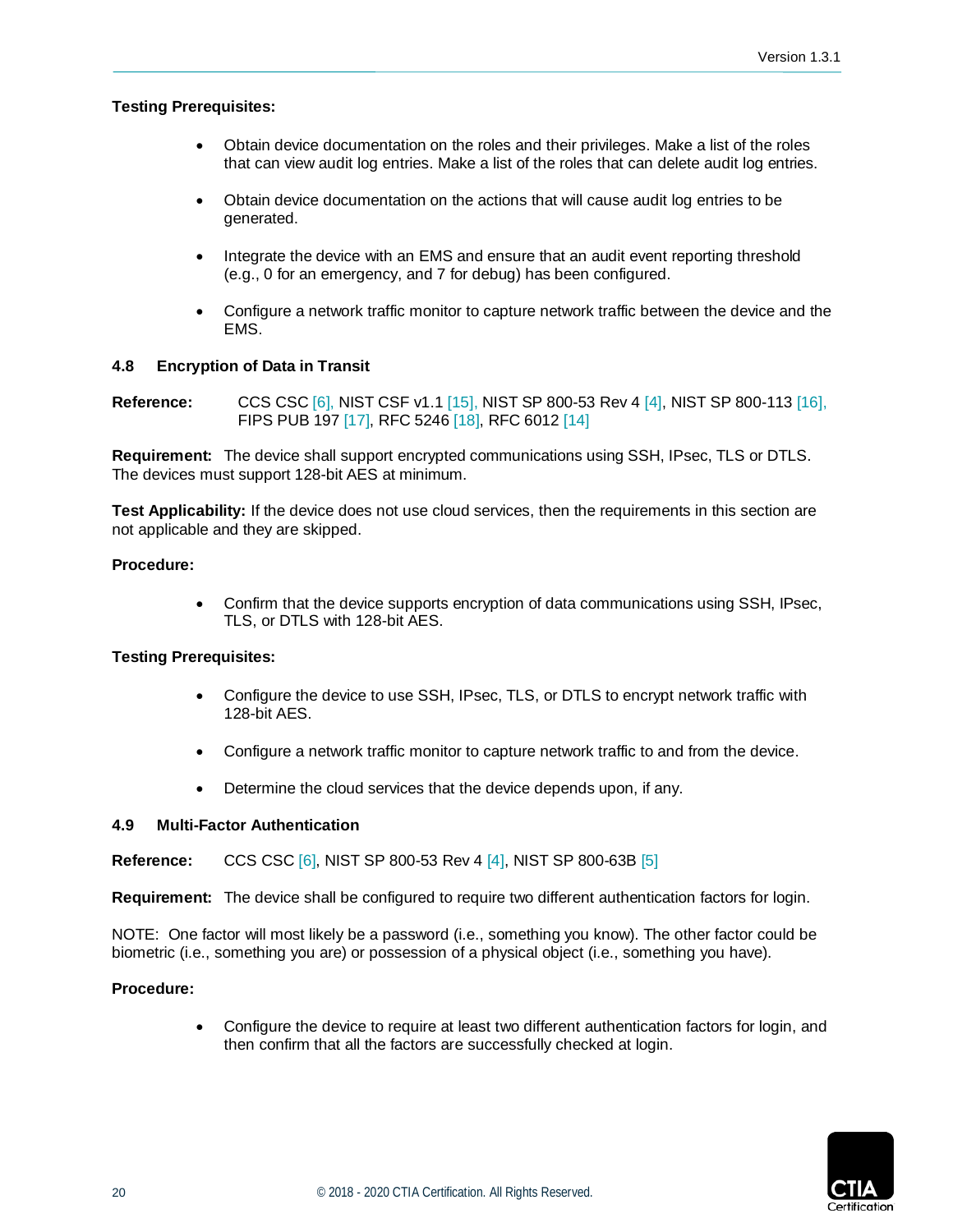## **Testing Prerequisites:**

- Obtain device documentation on multi-factor authentication. Enable multi-factor authentication for the most privileged role.
- Obtain one factor for multi-factor authentication

### <span id="page-20-0"></span>**4.10 Remote Deactivation**

**Reference:** CCS CSC [\[6\],](#page-5-8) NIST CSF v1.1 [\[15\],](#page-6-10) ISO/IEC 27001:2013 [\[9\],](#page-6-4) NIST SP 800-53 Rev 4 [\[4\]](#page-5-6)

**Requirement:** The device shall support remote deactivation via EMS

## **Procedure:**

- Integrate the device with an EMS and configure the remote deactivation capability.
- Send remote deactivation command from EMS and observe if device deactivates/shuts down.
- If device successfully deactivates/shuts down, then test case is considered passing

## **Testing Prerequisites:**

• Confirm that the device can be remotely deactivated by an authenticated command from EMS.

#### <span id="page-20-1"></span>**4.11 Secure Boot**

**Reference:** CCS CSC [\[6\],](#page-5-8) NIST SP 800-53 Rev 4 [\[4\],](#page-5-6) NIST SP 800-147 [\[19\]](#page-6-14)

**Requirement:** The device shall support mechanisms that protect the boot integrity process.

#### **Procedure:**

• Confirm that the device includes a mechanism to protect the boot process against unintended or malicious modification.

#### **Testing Prerequisites:**

- Confirm that the device in the out-of-the-box configuration will securely boot and begin normal operation.
- Verify the existence of documentation that describes the secure boot process.

#### <span id="page-20-2"></span>**4.12 Threat Monitoring**

**Reference:** ISO/IEC 27001:2013 [\[9\],](#page-6-4) NIST SP 800-53 Rev 4 [\[4\]](#page-5-6)

**Requirement:** The device shall support logging of anomalous activity based on configured policies and rules.

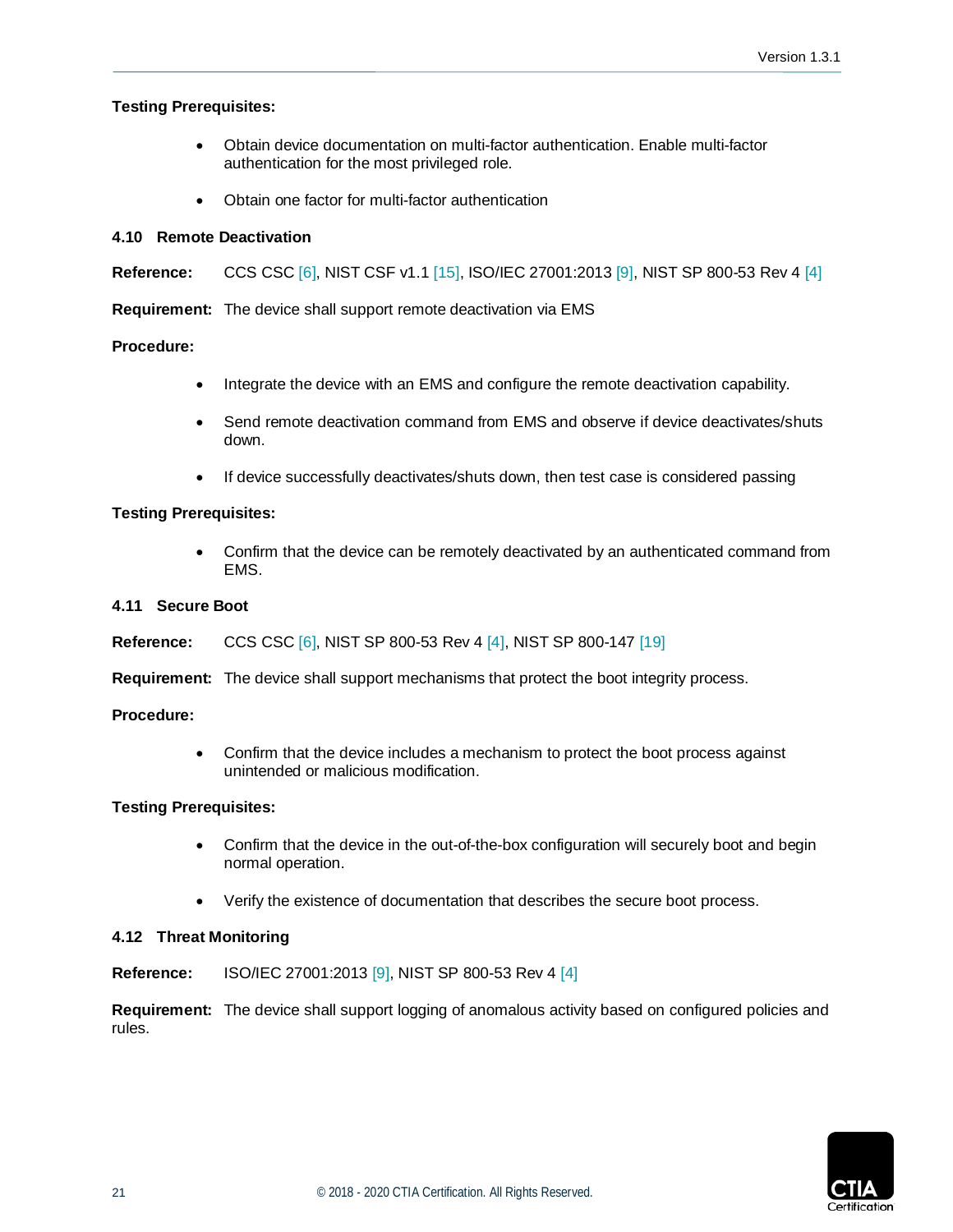## **Procedure:**

• Confirm that the EMS audit log gathers events based on anomalous or malicious activity based on configured polices and rules.

### **Testing Prerequisites:**

- Obtain device documentation on the policies and rules that can be configured to detect anomalous or malicious activity, and then configure the policies and rules to detect activities that the tester can trigger.
- Integrate the device with an EMS and ensure that an audit reporting has been configured.

#### <span id="page-21-0"></span>**4.13 IoT Device Identity**

**Reference:** NIST SP 800-63B [\[5\],](#page-5-7) NIST SP 800 63-3 [\[20\]](#page-6-15)

**Requirement:** The device shall identify itself with an IoT Device Type and a globally unique IoT Device Identity.

NOTE: There are many ways that an OEM can assign an IoT Device Type and a globally unique IoT Device Identity; this requirement and Test Plan [\[1\].](#page-5-3) do not require the use of a particular approach.

#### **Procedure:**

- Confirm that the device can provide an IoT Device Type that can be used to determine the capabilities of the device.
- Confirm that the device can provide a globally unique IoT Device Identity.
- Confirm the device has the ability to include the IoT Device Type and globally unique IoT Device Identity in the EMS audit log.

- Obtain the IoT Device Type and the globally unique IoT Device Identity for the device.
- Obtain device documentation on the actions that will cause audit log entries to be generated.

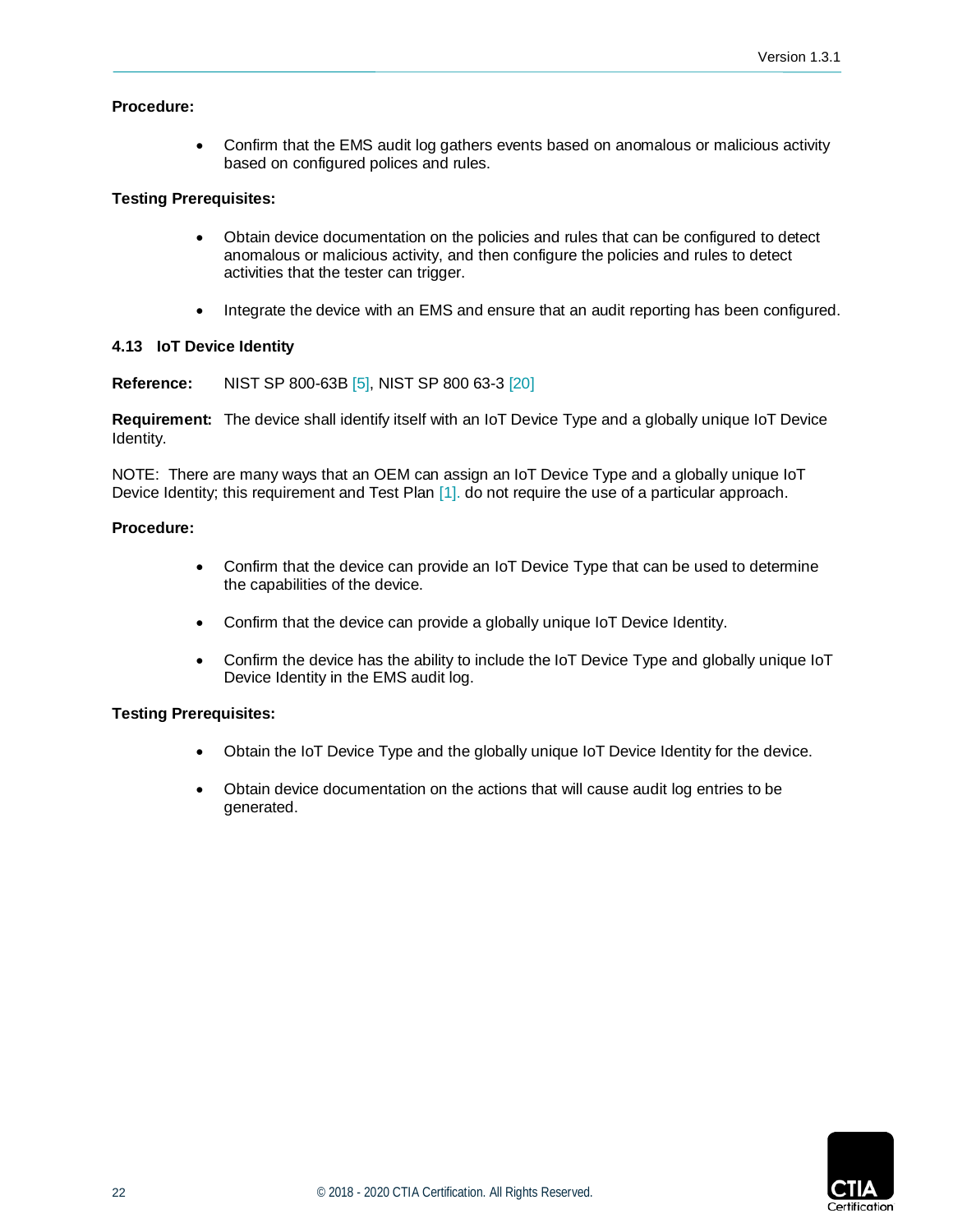## <span id="page-22-0"></span>**5 Level 3 IoT Cybersecurity Requirements**

This section describes the third level of CTIA Cybersecurity Certification requirements for IoT devices on a managed network. Level 3 offers the most comprehensive level of testing for cybersecurity threats. To achieve a Level 3 CTIA Cybersecurity Certification, the device must pass all of the tests in Test Plan [\[1\].](#page-5-3), which verifies the requirements in Section 3, Section 4, and this section.

<span id="page-22-1"></span>There shall be no interruption of power or battery while the device is being tested.

## **5.1 Terms of Service and Privacy Policies**

<span id="page-22-2"></span>No additional requirements for Level 3.

## **5.2 Password Management**

The device shall support locally managed user passwords according to Section [5.2.1](#page-22-3) or one-time passwords according to Section [5.2.2.](#page-22-4)

<span id="page-22-3"></span>5.2.1 Local Password Management

**Reference:** ISO/IEC 27001:2013 [\[9\],](#page-6-4) NIST SP 800-63B [\[5\]](#page-5-7)

**Requirement:** The device shall support a mechanism to limit the rate of unsuccessful authentication attempts to greatly increase the time needed to guess a password.

## **Procedure:**

• After the device has been integrated with an EMS, confirm that the device implements a rate-limiting or blocking mechanism that limits the number of unsuccessful authentication attempts.

#### **Testing Prerequisites:**

- Conduct the tests in Section 3.2.1 and Section 4.2.1 of Test Plan [\[1\].](#page-5-3)
- Integrate the device with an EMS.
- Obtain the documentation of rate-limiting or blocking mechanism from OEM.

#### <span id="page-22-4"></span>5.2.2 One-Time Password Management

<span id="page-22-5"></span>No additional requirements for Level 3.

#### **5.3 Authentication**

<span id="page-22-6"></span>No additional requirements for Level 3.

## **5.4 Access Controls**

<span id="page-22-7"></span>No additional requirements for Level 3.

## **5.5 Patch Management**

**Reference:** CCS CSC [\[6\],](#page-5-8) ISO/IEC 27001:2013 [\[9\],](#page-6-4) NIST SP 800-53 Rev 4 [\[4\],](#page-5-6) NIST SP 800-40 Rev 3 [\[7\]](#page-5-9)

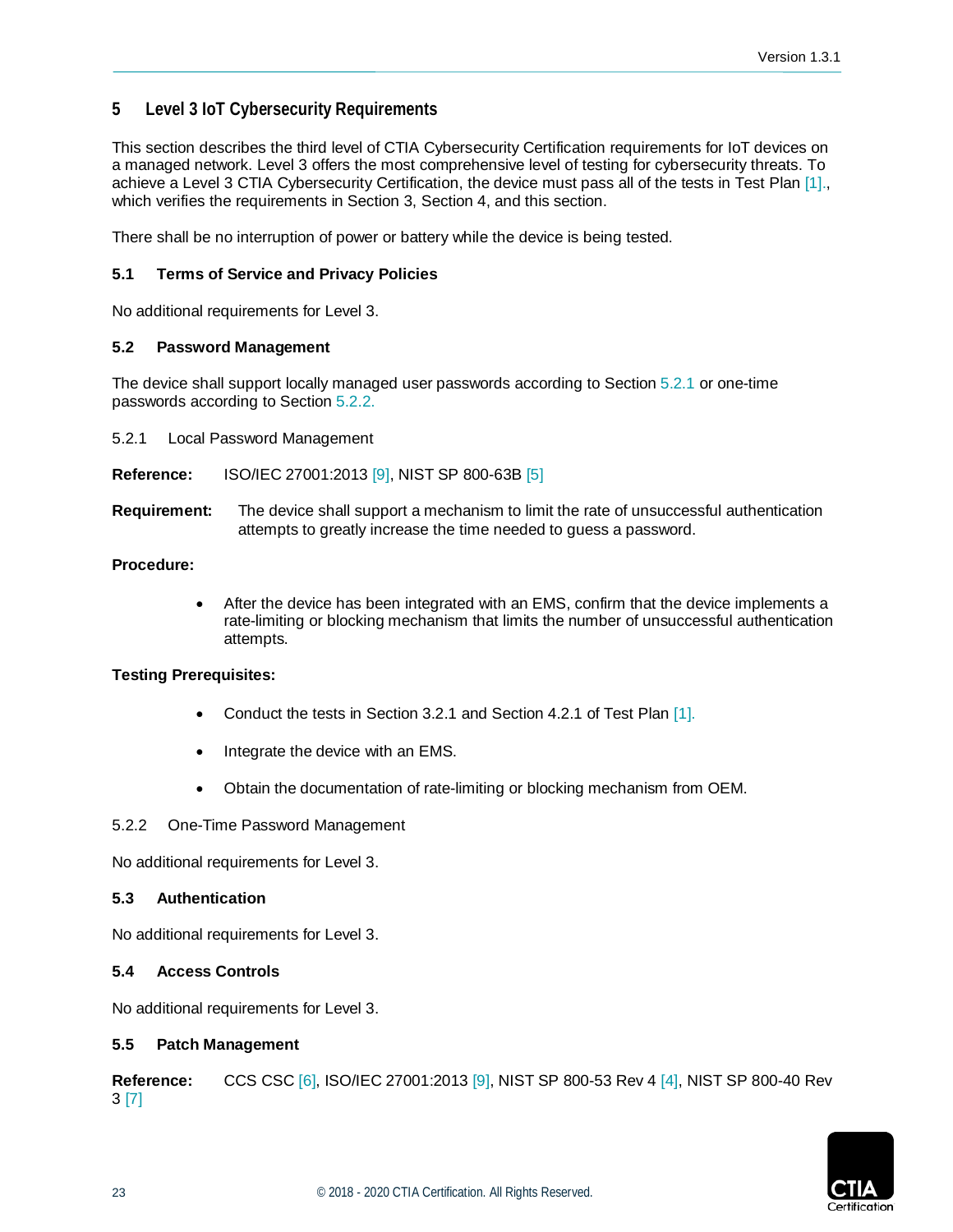**Requirement:** The device shall support automatic installation of digitally signed software patches from an authorized source in order to correct software problems and fix vulnerabilities at a time that is coordinated with an EMS.

**Test Applicability:** If an OEM states their device is not patchable, but is upgradable, then the requirements in this section are not applicable. Skip the 'Patch Management' requirements in this section and move on to the 'Software Upgrades' section.

## **Procedure:**

- Confirm that the device supports automatic installation of software patches from an authorized source at a time that is coordinated with an EMS.
- Confirm that the device validates the digital signature on the software patch immediately prior to installation.

NOTE: Digital signature validation depends on the functionality in Sectio[n 5.14.](#page-24-7)

## **Testing Prerequisites:**

- Conduct the tests in Section  $3.5$  and Section  $4.5$  of Test Plan  $[1]$ .
- Integrate the device with an EMS.
- Determine the current device software version and patch level, then locate a patch that is suitable for installation.
- Modify a copy of the patch by altering the digital signature, creating an invalid patch.

#### <span id="page-23-0"></span>**5.6 Software Upgrades**

**Reference:** CCS CSC [\[6\],](#page-5-8) ISO/IEC 27001:2013 [\[9\],](#page-6-4) NIST SP 800-53 Rev 4 [\[4\]](#page-5-6)

**Requirement:** The device shall support automatic installation of digitally signed software upgrades from an authorized source in order to migrate to a newer version at a time that is coordinated with an EMS.

#### **Procedure:**

- Confirm that the device supports automatic installation of software upgrades from an authorized source at a time that is coordinated with an EMS.
- Confirm that the device validates the digital signature on the software upgrade immediately prior to installation.

NOTE: Digital signature validation depends on the functionality in Section 4.13.

- Conduct the tests in Section 3.6 and Section 4.6 of Test Plan [\[1\].](#page-5-3)
- Integrate the device with an EMS.
- Determine the current device software version and patch level, then locate a software upgrade that is suitable for installation.

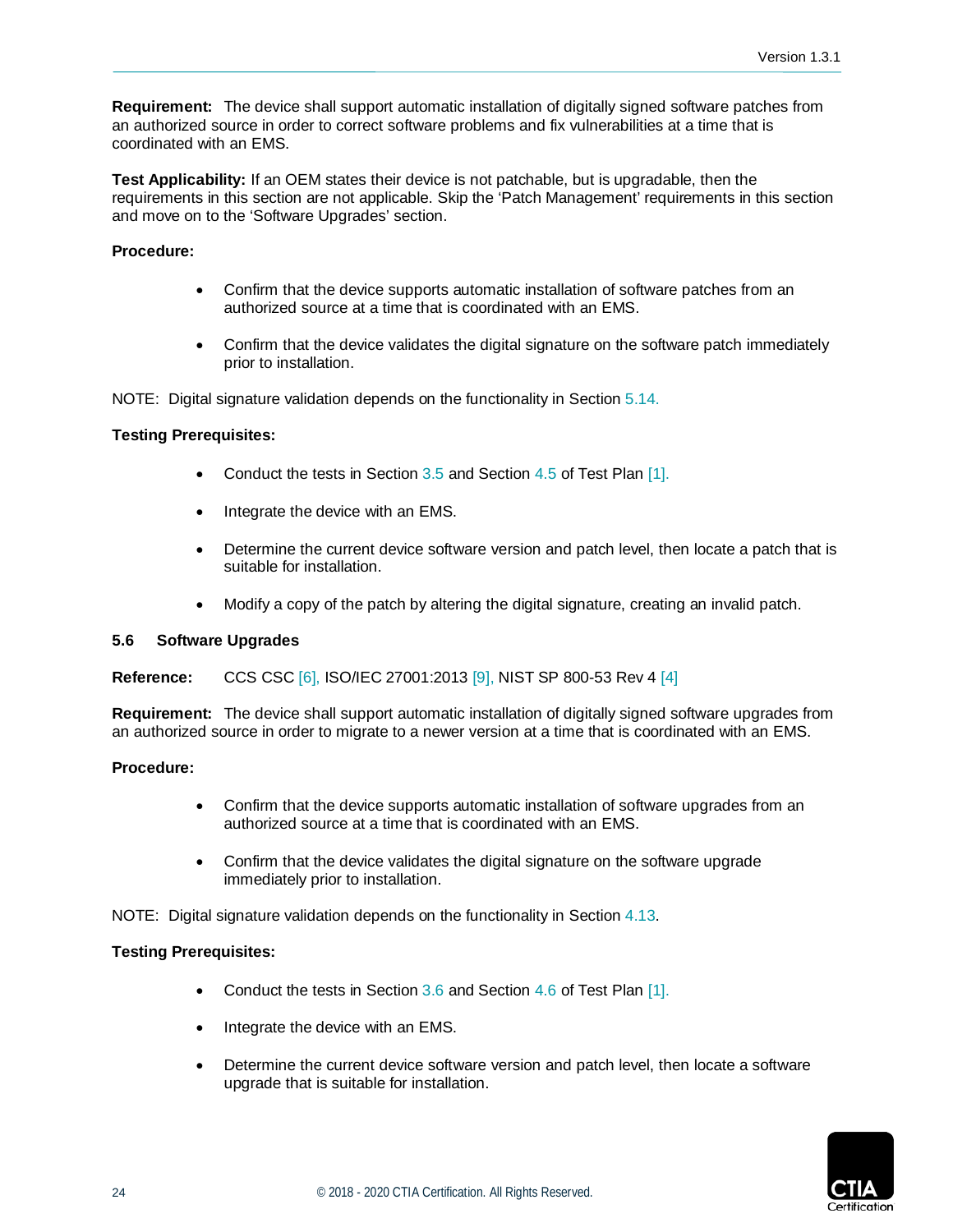• Modify a copy of the software upgrade by altering the digital signature, creating an invalid software upgrade.

## <span id="page-24-0"></span>**5.7 Audit Log**

**Reference:** CCS CSC [\[6\],](#page-5-8) ISA 62443-2-1:200[9 \[10\],](#page-6-5) ISO/IEC 27001:2013 [\[9\],](#page-6-4) NIST SP 800-53 Rev 4 [\[4\],](#page-5-6) NIST SP 800-92 [\[11\],](#page-6-6) RFC 5424 [\[12\],](#page-6-7) RFC542[5 \[13\],](#page-6-8) RFC 6012 [\[14\]](#page-6-9)

**Requirement:** The device shall support the gathering of audit log events and reporting them to an EMS within a severity-based deadline.

### **Procedure:**

• Confirm that emergency, alert, critical, and error events are transferred to the EMS event within a severity-based deadline.

#### **Testing Prerequisites:**

- Conduct the tests in Section 4.7 of Test Plan [\[1\].](#page-5-3)
- Configure a network traffic monitor to capture network traffic between the device and the EMS.
- Configure delivery deadlines for emergency, alert, critical, and error events.

## <span id="page-24-1"></span>**5.8 Encryption of Data in Transit**

<span id="page-24-2"></span>No additional requirements for Level 3.

#### **5.9 Multi-Factor Authentication**

<span id="page-24-3"></span>No additional requirements for Level 3.

#### **5.10 Remote Deactivation**

<span id="page-24-4"></span>No additional requirements for Level 3.

## **5.11 Secure Boot**

<span id="page-24-5"></span>No additional requirements for Level 3.

#### **5.12 Threat Monitoring**

<span id="page-24-6"></span>No additional requirements for Level 3.

#### **5.13 IoT Device Identity**

<span id="page-24-7"></span>No additional requirements for Level 3.

#### **5.14 Digital Signature Generation and Validation**

**Reference:** NIST SP 800-25 [\[21\]](#page-6-16) , NIST SP 800-49 [\[22\],](#page-6-17) NIST SP 800-53 Rev 4 [\[4\],](#page-5-6) NIST SP 800-89 [\[23\],](#page-6-18) FIPS PUB 186-4 [\[24\],](#page-6-19) RFC 5280 [\[25\],](#page-6-20) RFC 5652 [\[2\],](#page-5-4) RFC 5751 [\[3\]](#page-5-5)

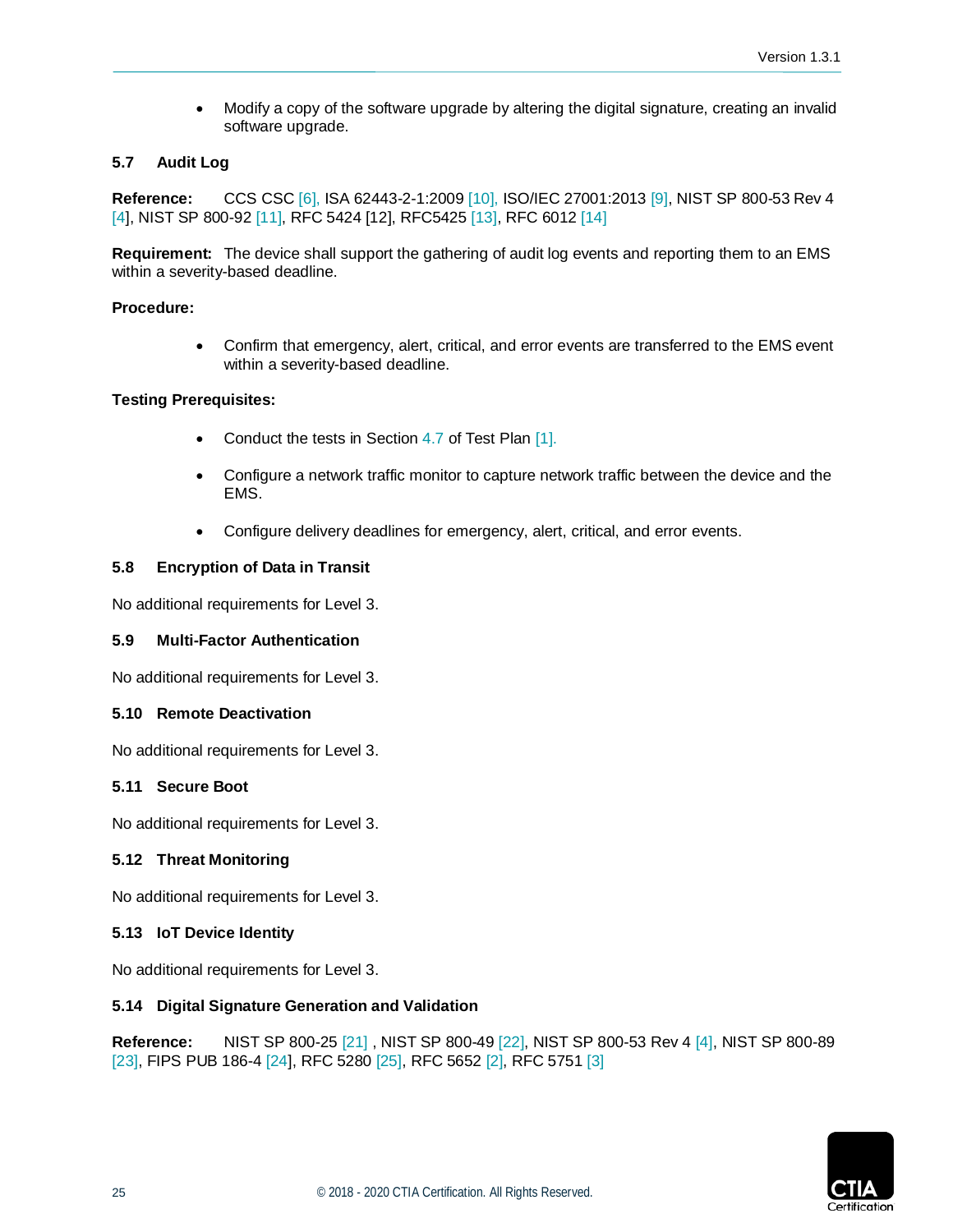**Requirement:** The device shall be capable of generating an RSA or ECDSA digital signature, and validate RSA and ECDSA digital signatures using a set of trust anchors.

#### **Procedure:**

Confirm the following:

- the device can generate an RSA or ECDSA digital signature in the P7S format, and
- the device can validate RSA and ECDSA digital signatures in the P7S format.

#### **Testing Prerequisites:**

- Generate or install a digital signature private key for use with either the RSA or ECDSA algorithm.
- Obtain an X.509 certificate that includes the public key that corresponds to the digital signature private key.
- Configure at least one trust anchor that can be used to validate an RSA digital signature.
- Configure at least one trust anchor that can be used to validate an ECDSA digital signature.

#### <span id="page-25-0"></span>**5.15 Encryption of Data at Rest**

**Reference:** ISO/IEC 27001:2013 [\[9\],](#page-6-4) NIST SP 800-53 Rev 4 [\[4\],](#page-5-6) NIST SP 800-113 [\[16\],](#page-6-11) FIPS PUB 197 [\[17\]](#page-6-12)

**Requirement:** The device shall support an effective mechanism for encrypting data stored in the device using 128-bit AES at minimum

#### **Procedure:**

• Confirm that the device implements either an encrypting file system or a file encryption mechanism that uses 128-bit AES at minimum.

#### **Testing Prerequisites:**

• Obtain device documentation on encryption of data stored in the device.

#### <span id="page-25-1"></span>**5.16 Tamper Evidence**

**Reference:** NIST SP 800-53 [\[4\]](#page-5-6)

**Requirement:** The device shall support the ability to alert an EMS when it is physically opened.

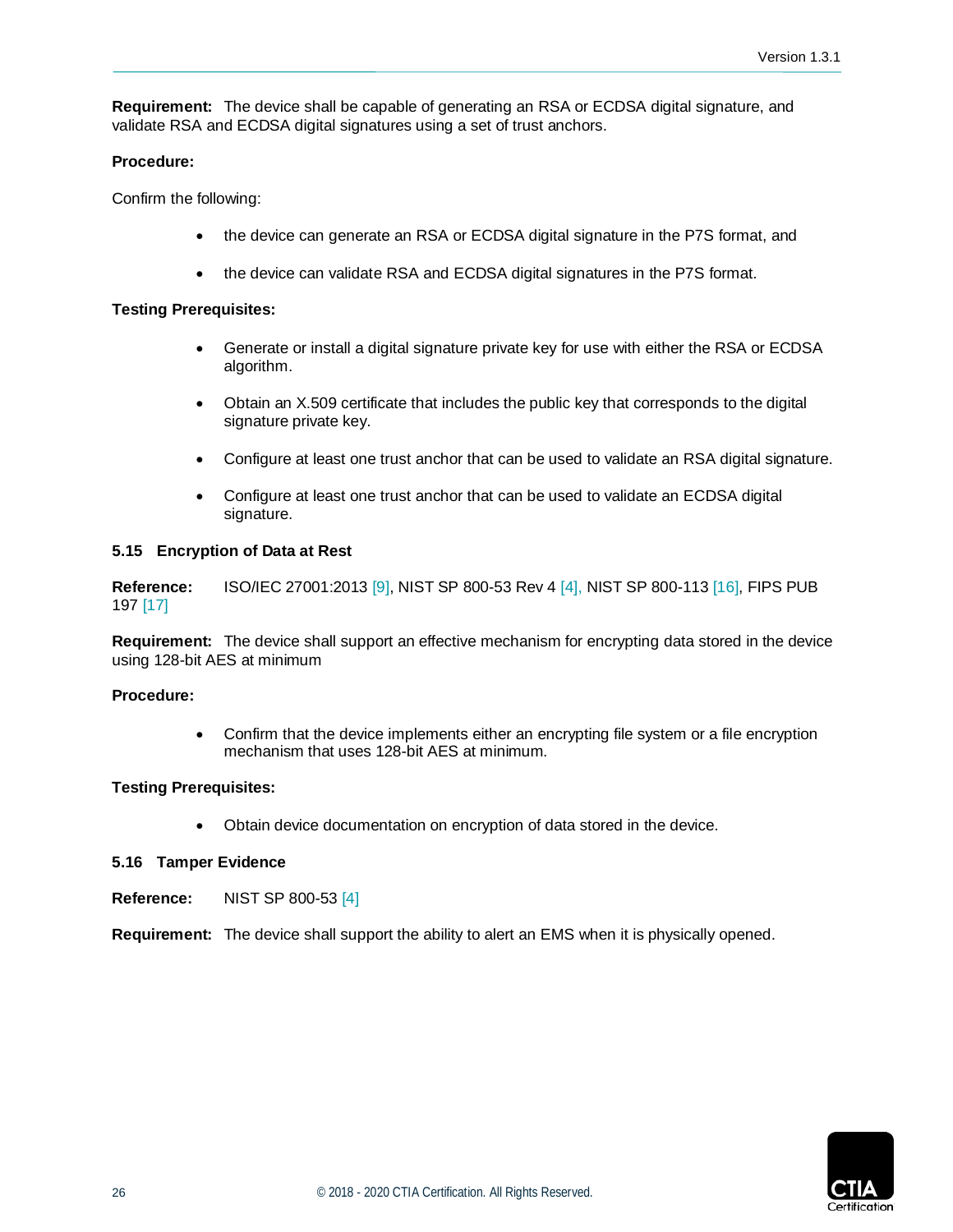### **Procedure:**

• Confirm that the device alerts an EMS and records in the audit log when it is physically opened.

## **Testing Prerequisites:**

- Integrate the device with the EMS.
- Configure a network traffic monitor to capture network traffic between the device and EMS.

## <span id="page-26-0"></span>**5.17 Design-In Features**

**Reference:** NIST SP 800-53 [\[4\],](#page-5-6) NIST SP 800-160 [\[26\]](#page-6-21)

**Requirement:** The device shall have security design which includes features to fail secure, provide boundary security, and ensure function isolation.

#### **Procedure:**

• Confirm that the device was designed to fail secure.

NOTE: When failure is detected, the device goes to a secure state.

• Confirm that the device was designed to deny all inbound and outbound network communications, except for those that are essential for the device to operate properly.

NOTE: The Threat monitoring functionality may play a significant role in the enforcement of a policy to "deny-all, permit-by-exception" network communications.

• Confirm that the device was designed to isolate critical functions from less critical functions with separation and segmentation mechanisms.

NOTE: If malicious software gets into the device, these mechanisms deter the propagation to other parts of the device and other devices while critical functions continue to operate properly. For example, boundary controls within a device could be used to allow only whitelisted activities.

#### **Testing Prerequisites:**

• Verify existence and availability of design documentation for the security mechanisms of the device.

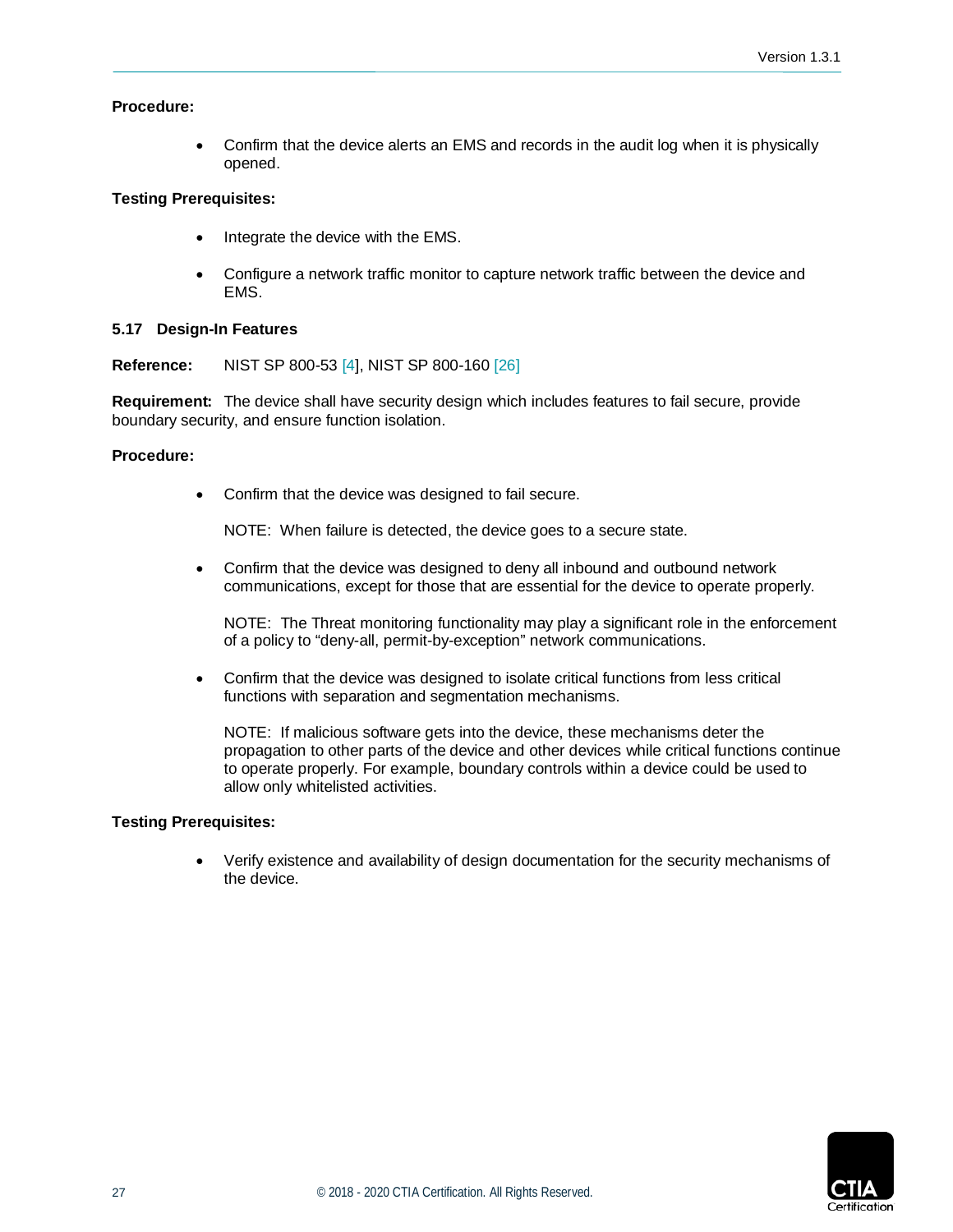#### <span id="page-27-0"></span>**Appendix A OEM Questionnaire**

The OEM Questionnaire can be found in the Zip file created for this document.

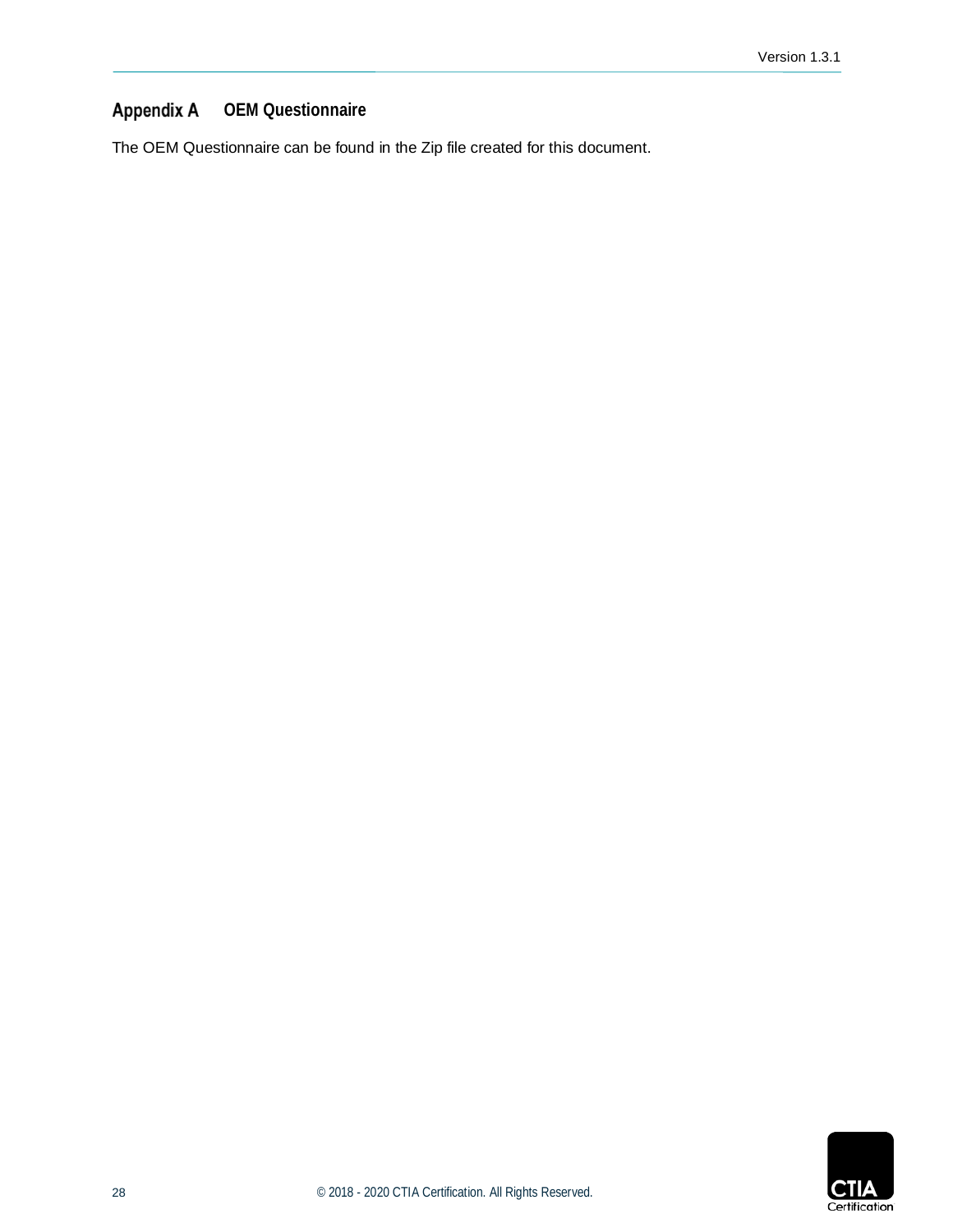## Version 1.3.1

#### <span id="page-28-0"></span>**Appendix B Certification Fees**

The fee for CTIA Cybersecurity Certification is:

| <b>Request Type</b>     | Fee $(U.S.$ \$) |
|-------------------------|-----------------|
| Level 1 Initial Request | 500             |
| Level 2 Initial Request | 750             |
| Level 3 Initial Request | 1,000           |
| <b>ECO Request</b>      | 500             |

Certification testing fees are separate from these fees and are determined independently by each ATL.